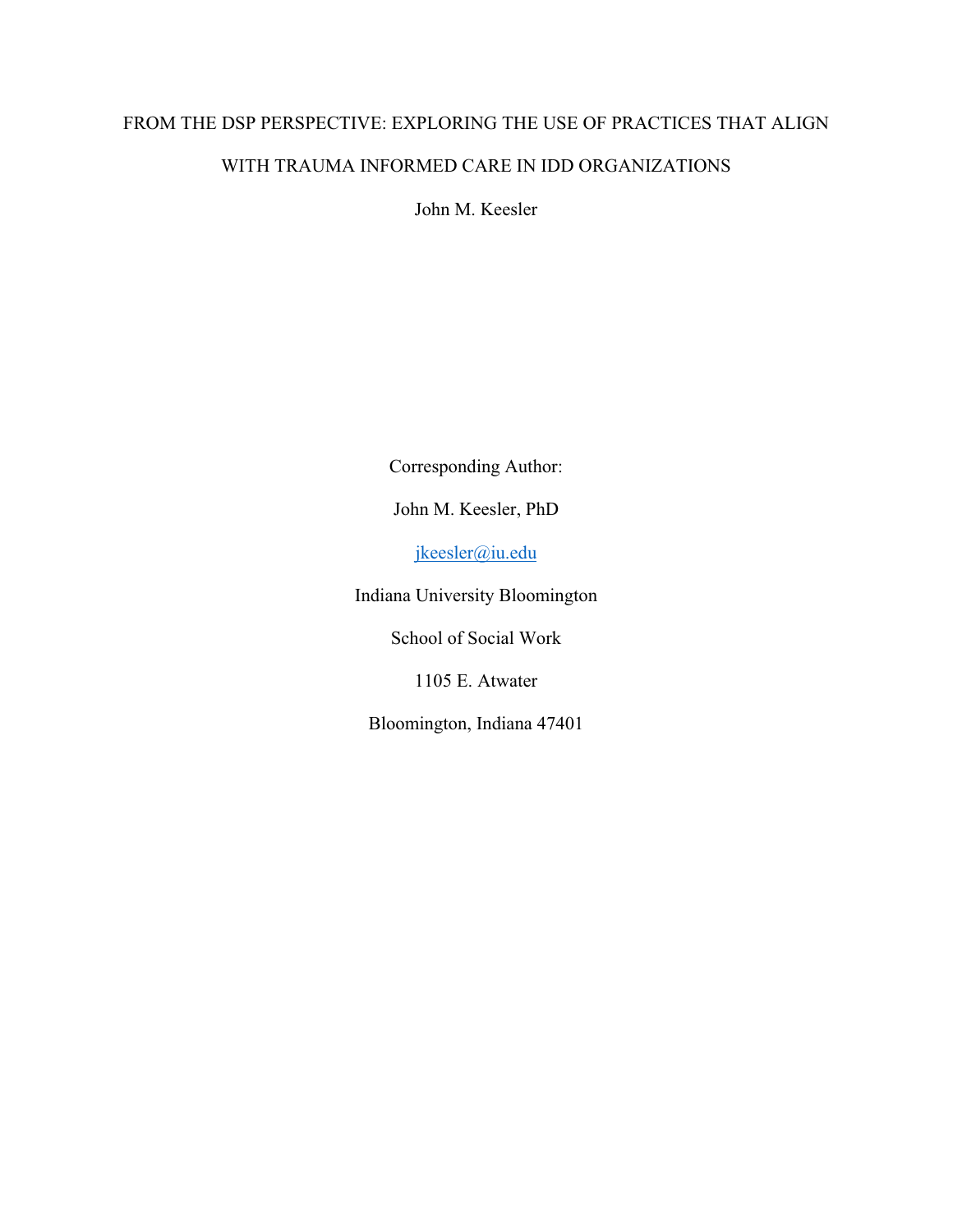## From the DSP Perspective: **Exploring the Use of Practices that Align with Trauma-Informed** Care in IDD Organizations

Direct support professionals (DSPs) comprise the central workforce for organizations that support individuals with intellectual and developmental disabilities (IDD). Given the vast responsibilities of their positions – from activities of daily living to fulfillment of individual goals - DSPs are vulnerable to work-related stress (Bogenschutz, Hewitt, Nord, & Hepperlen, 2014; Hickey, 2014). Extensive research has identified the association between organizational factors and stress among DSPs, including: organizational dysfunction and understaffing, insufficient orientation and training, lack of teamwork and support from management and coworkers, lack of clarity regarding role and organizational mission, excessive work responsibilities and low pay (Bogenschutz et al., 2014; Chung & Harding, 2009; Hall & Hall, 2002; Kormann & Petronko, 2004; Mascha, 2007; Skirrow & Hatton, 2007). Traumainformed care (TIC) has emerged as a model for organizational culture, with implications for clients *and* service providers (Fallot & Harris, 2008). Although Keesler (2014) proposed the integration of TIC with IDD organizations, there is a dearth of research regarding the extent to which IDD organizations generally utilize practices that are consistent with TIC with DSPs. The present study focuses on the use of trauma-informed practices from one angle: the perspective and experience of the DSP workforce.

#### **Organizational Culture**

Drawing from the broader literature, organizational culture refers to the beliefs, values, and norms embedded in the daily operations of an organization that guide employee actions (Aarons & Sawitzky, 2006; Glisson & James, 2002; Hemmelgarn et al., 2006). The culture is created by interactions among staff, clients, and administration, and shaped by leadership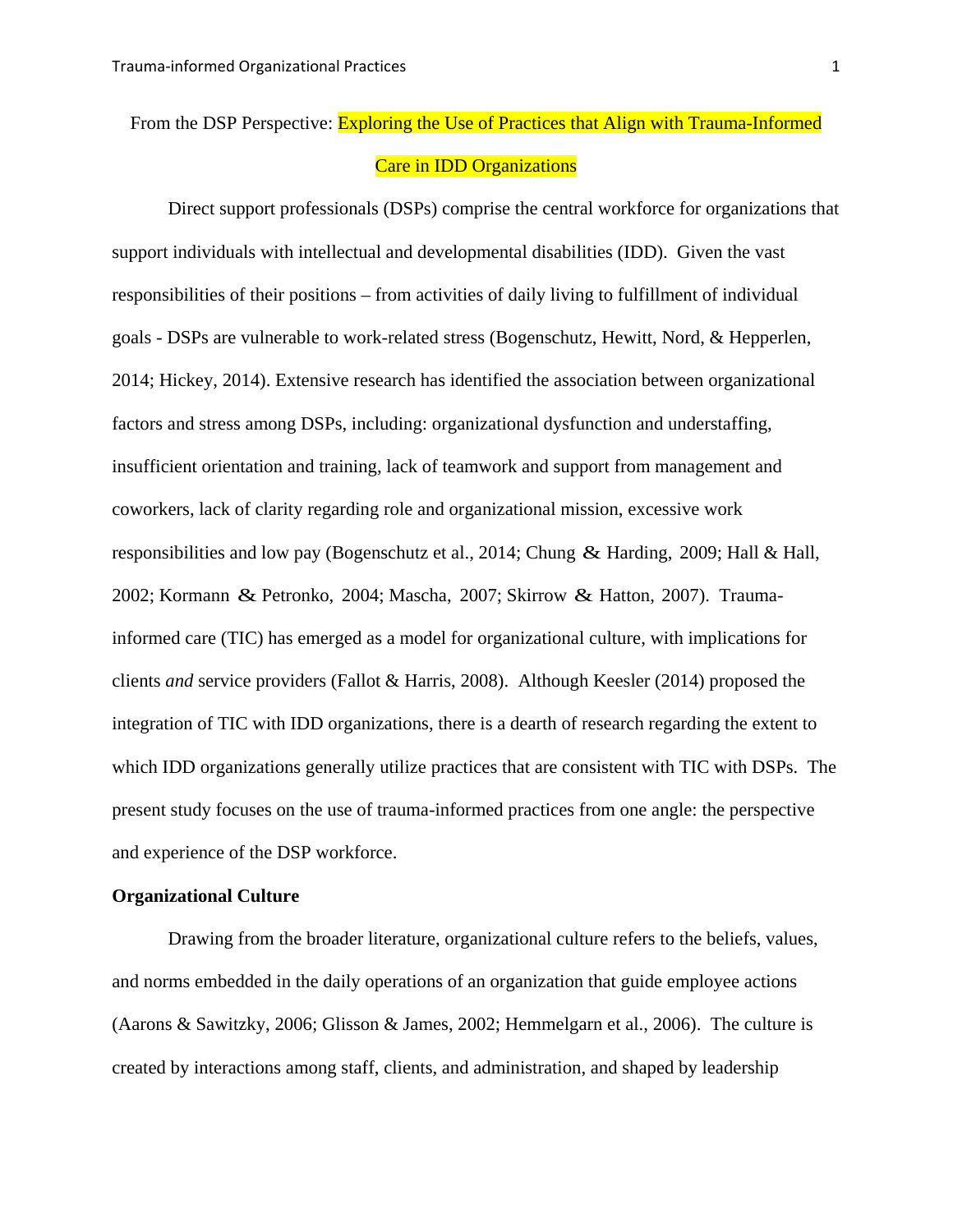(Conceicao & Altman, 2011; Giberson et al., 2009; Harrington, 2011). The culture of an organization influences its overall capacity, including the quality and outcomes of services, as well as staff commitment, satisfaction, and retention (Hemmelgarn et al., 2006; Glisson & Green, 2010; Shim, 2010).

Organizational culture can enhance or hinder DSP performance by buffering or exacerbating the effects of stress (Broadhurst & Mansell, 2007; Gillett & Stenfert-Kroese, 2003; Skirrow & Hatton, 2007). Research has noted the significant influence of organizational factors, beyond the impact of personal characteristics (e.g. age and education), on DSPs' work experiences and turnover (Choum, Kroger, & Lee, 2010; Disley, Hatton & Dagnan, 2012; Hewitt et al., 2008; Rose, 2009). DSPs' job satisfaction and commitment have been associated with organizational cultures that match their needs and that are congruent with personal values (Disley et al., 2012; Leiter & Maslach, 2009; Thompson & Rose, 2011). For example, organizations that foster communication and trust between DSPs and supervisors have been associated with lower rates of burnout and higher engagement with individuals with IDD (Giberson et al., 2009; Mansell, Beadle-Brown, Whelton, Beckett, & Hutchinson, 2008). Notably, considerations such as communication and trust are fundamental to TIC.

#### **Trauma-informed Care**

Trauma-informed care is a specific model for organizational culture that was developed in response to a growing awareness of the prevalence and impact of trauma across the lifespan, especially early life adversity and its association with compromised wellbeing later in life (Anda et al., 2006; Bloom, 2006; Butler, Critelli, & Rinfrette, 2011; Fallot & Harris, 2008). It emphasizes a reduction in re-traumatization that frequently arises from traditional organizational structures, dynamics, and practices (Bloom, 2006; Butler et al., 2011). Harris and Fallot (2001)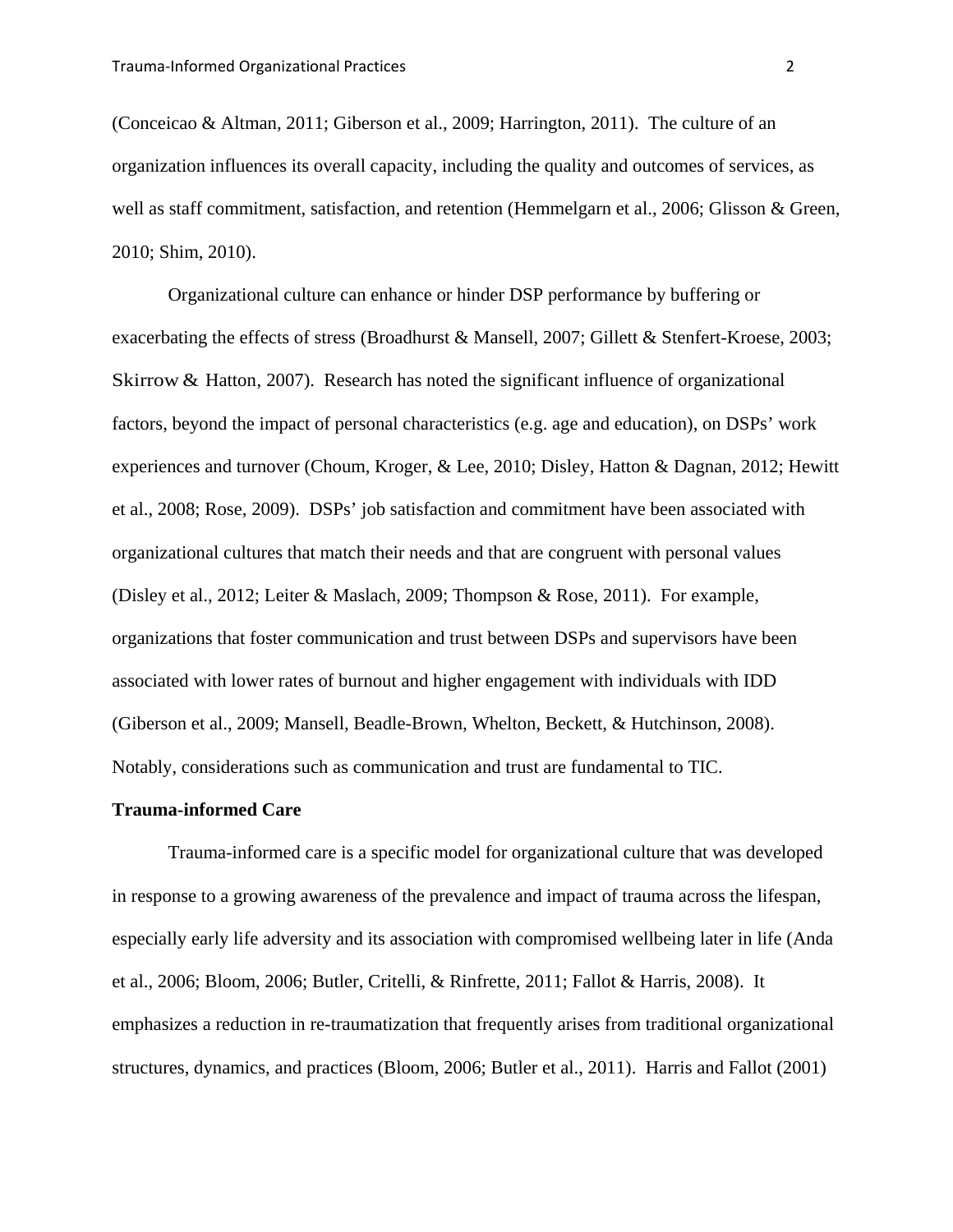defined TIC as an organizational culture and system-wide approach based upon five principles: choice, collaboration, empowerment, safety and trustworthiness. These principles are intended to be exemplified in practices throughout and across organizational policies, practices and dynamics, with implications for both service users and staff members (Bloom, 2006; Brown, Baker, & Wilcox, 2012; Fallot & Harris, 2008).

The foundation and conceptualization of TIC are grounded in earlier theories of trauma (Janoff-Bulman, 1989; Herman,1997) and related to symptoms associated with trauma and posttraumatic stress disorder (American Psychiatric Association, 2013). Given the nature of trauma (i.e. unpredictable, overwhelming, and unavoidable), a person is often left feeling unsafe and disempowered following a traumatic experience. The person may feel violated, unable to make sense of the event(s), and avoid experiences that are perceived as unsafe or untrustworthy (Saakvitne, Gamble, Pearlman, & Tabor Lev, 2000). Thus, TIC focuses on re-establishing fundamental aspects of the human experience (i.e. safety, trustworthiness, choice, collaboration, and empowerment) that were compromised by any traumatic experiences a person may have had (Fallot & Harris, 2008; Hales, Kusmaul, & Nochajski, 2017). By promoting emotional and physical safety for staff, enhancing opportunities for their autonomy, and fostering their participation in decision-making, TIC has the potential to increase staff psychological wellness and staff productivity (Hales et al., 2017; 2019).

In the general population, TIC has been associated with considerable benefits for those receiving services, including: reduced use of restraints and seclusion among youth in psychiatric care (Azeem, Aujla, Rammerth, Binsfield & Jones, 2011; Bloom et al., 2003); increased client satisfaction, increased staff consistency in approach and decreased counter-aggressive actions between clients and staff (Bloom et al., 2003); and, increased ability among staff to support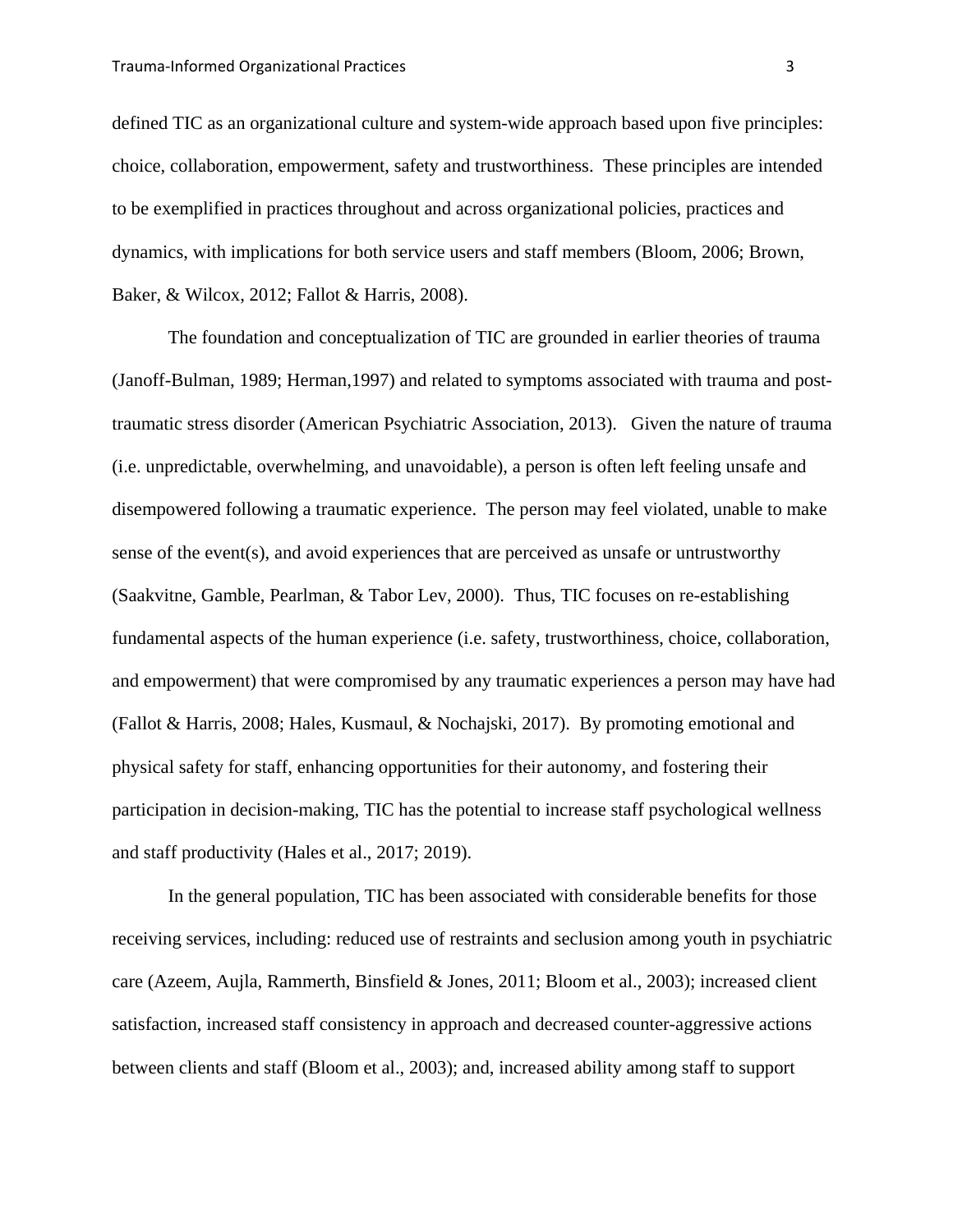clients with trauma histories (Giller, Vermilyea & Steele, 2006). Although TIC has historically been perceived as client-focused, emerging evidence has highlighted the benefits of traumainformed organizational practices for staff members. Thus, TIC has been associated with increased professional quality of life among workers, more favorable experiences between staff and management, increased awareness of personal trauma and need for self-care, and greater sense of comradery and support among colleagues (Damian, Gallo, Leaf, & Mendelson, 2017; Hales, Nochajski, Green, Hitzel, & Woike-Ganga, 2017).

Although early findings indicate that workers' perceptions of trauma-informed practices are unrelated to personal characteristics, education and position within an organization may be important to consider (Kusmaul, Wilson, & Nochajski, 2015). Kusmaul and colleagues noted that persons with higher levels of education and higher positions (i.e. leadership) had more favorable perceptions of the organization. Further, they found differences between the principles of TIC, organizations did well at ensuring safety but were less often successful with collaboration between leadership and staff.

For IDD organizations, the integration of TIC was first discussed in 2014 as a viable response to a growing awareness of trauma and adversity among individuals with IDD and consistent with current philosophies and practices in IDD services (Keesler, 2014). Initial research identified an association between TIC and a reduction in challenging behavior, as well as decreased use of physical restraints and PRN medications, among individuals with IDD, as well as an association with increased DSP work satisfaction (Keesler, 2016; Keesler & Isham, 2017). However, despite increased attention to adversity and trauma in the lives of individuals with IDD and DSPs (Keesler, 2018; Mason-Roberts et al., 2018; Santoro, Shear, & Haber, 2018; Wigham & Emerson, 2015), there remains a lack of knowledge regarding the degree to which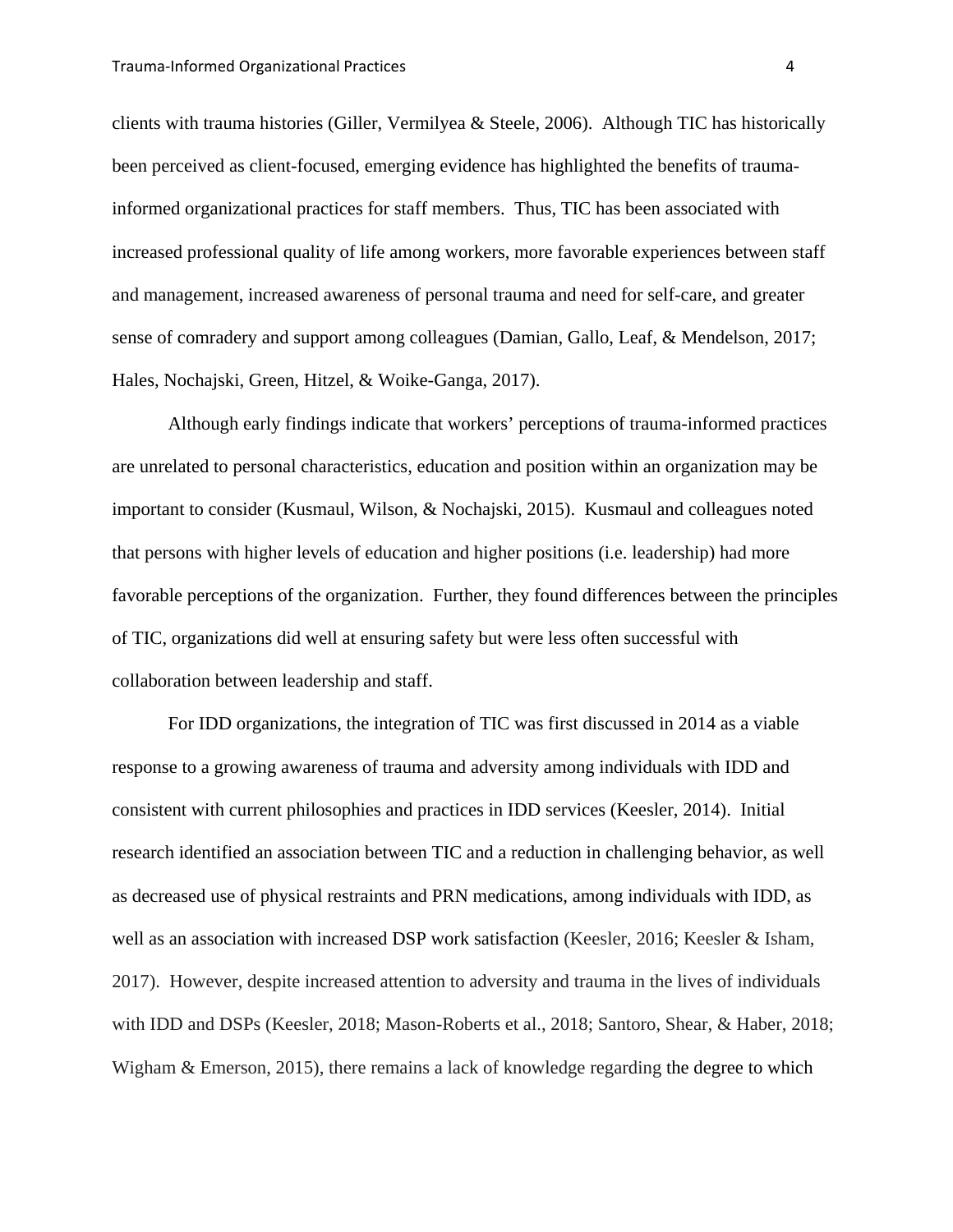IDD organizations use practices that align with the principles of TIC. Although IDD organizations may not explicitly identify practices as *trauma-informed*, they may inadvertently follow the principles of TIC (Wolf, Green, Nochajski, Mendel & Kusmaul, 2013). The current study explores the extent to which IDD organizations implement trauma-informed practices with DSPs. More specifically, this study sought to answer the following questions:

(a) Do IDD organizations use practices that align with TIC with DSPs?

(b) Does the presence of TIC practices within organizations differ by principle (i.e. safety, choice, collaboration, empowerment, and trustworthiness)?

(b) Are DSPs' perceptions of trauma-informed organizational culture associated with their personal demographics?

#### **Methodology**

An online survey, comprised of demographic items and multiple measures, was created to understand individual and organizational factors that potentially influenced the experiences of DSPs working in IDD organizations. One measure within the survey assessed organizational culture using a TIC framework through the perception and experiences of DSPs. The data from that measure is the focus of the current study. The research was reviewed and approved by the Institutional Review Board at the researcher's university.

**Measurement.** The trauma-informed organizational culture measure is comprised of 36 items across five subscales that reflect each of the five principles of TIC as defined by Fallot and Harris (2001): choice, collaboration, empowerment, safety, and trustworthiness. The original authors developed the measure in consultation with Roger Fallot (Kusmaul, Wilson, & Nochajski, 2015). Examples of items include: "Staff members from different levels participate in committees", and, "If I am upset at work, I know that other staff and supervisors will be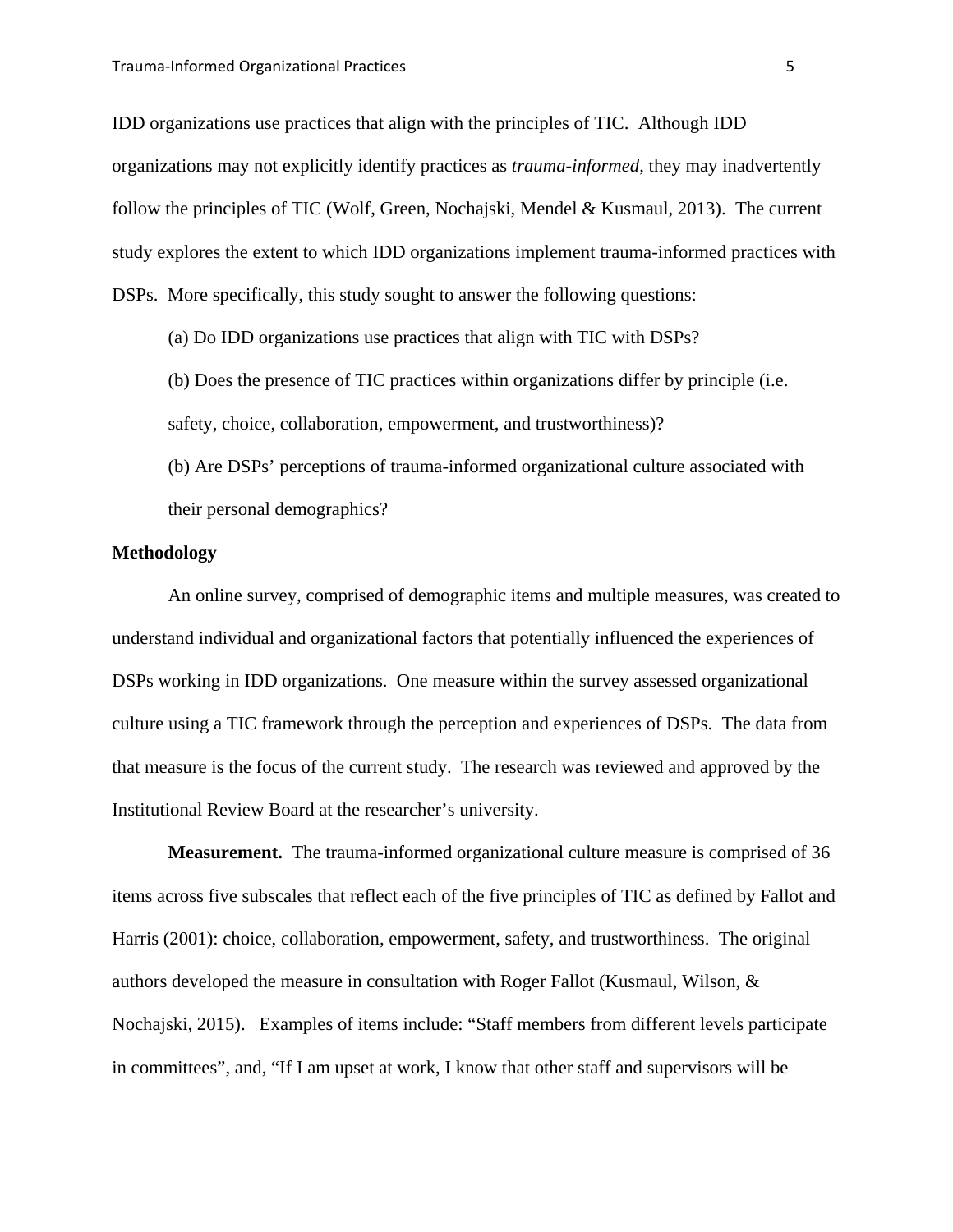understanding." All items are displayed in Table 2. Item responses are based on a 5-point Likert-type scale with "5" being most favorable (i.e. "strongly agree"). Several studies have explored the psychometric properties of the measure. Kusmaul et al. (2015) noted that the measure demonstrated good reliability across subscales with alpha coefficients ranging from .721 to .830 (Kusmaul et al., 2015). A subsequent study obtained similar findings, with alpha coefficients ranging from .61 to .84 for the subscales, and .94 for the full scale (Hales, Kusmaul, & Nochajski, 2017). Through a series of factor analyses and structural equation modeling, Hales and colleagues (2017) identified strong relationships between the principles of TIC and noted the possible utility of a single construct for TIC.

For the present study, three of the 36 items on the measure were excluded (i.e. two items were duplicates and one item lacked clarity). In addition, 12 of the remaining 33 items were revised with permission from the original authors to be more positively worded as, during the preliminary stages of this study, administration at several agencies expressed concern that items were too negative (e.g. original item: "I fear for my safety while at work."; revised item: "I feel safe while at work."). Alpha coefficients for the subscales using the revised items in the present study ranged from .760 to .867, thus demonstrating similar yet slightly improved reliability compared with the original measure (Kusmaul et al., 2015).

**Data collection.** Using a cross-sectional design, purposive and snowball sampling were used to recruit prospective survey respondents from eight agencies serving individuals with IDD (i.e. 7 in New York State and 1 in Alaska) with which the researcher had prior communication and two online social media groups for DSPs (i.e. one at the state-level and the other at the national-level). The inclusion criteria required survey respondents to have been employed as a DSP for at least 30 days and to have worked in a certified/licensed setting for individuals with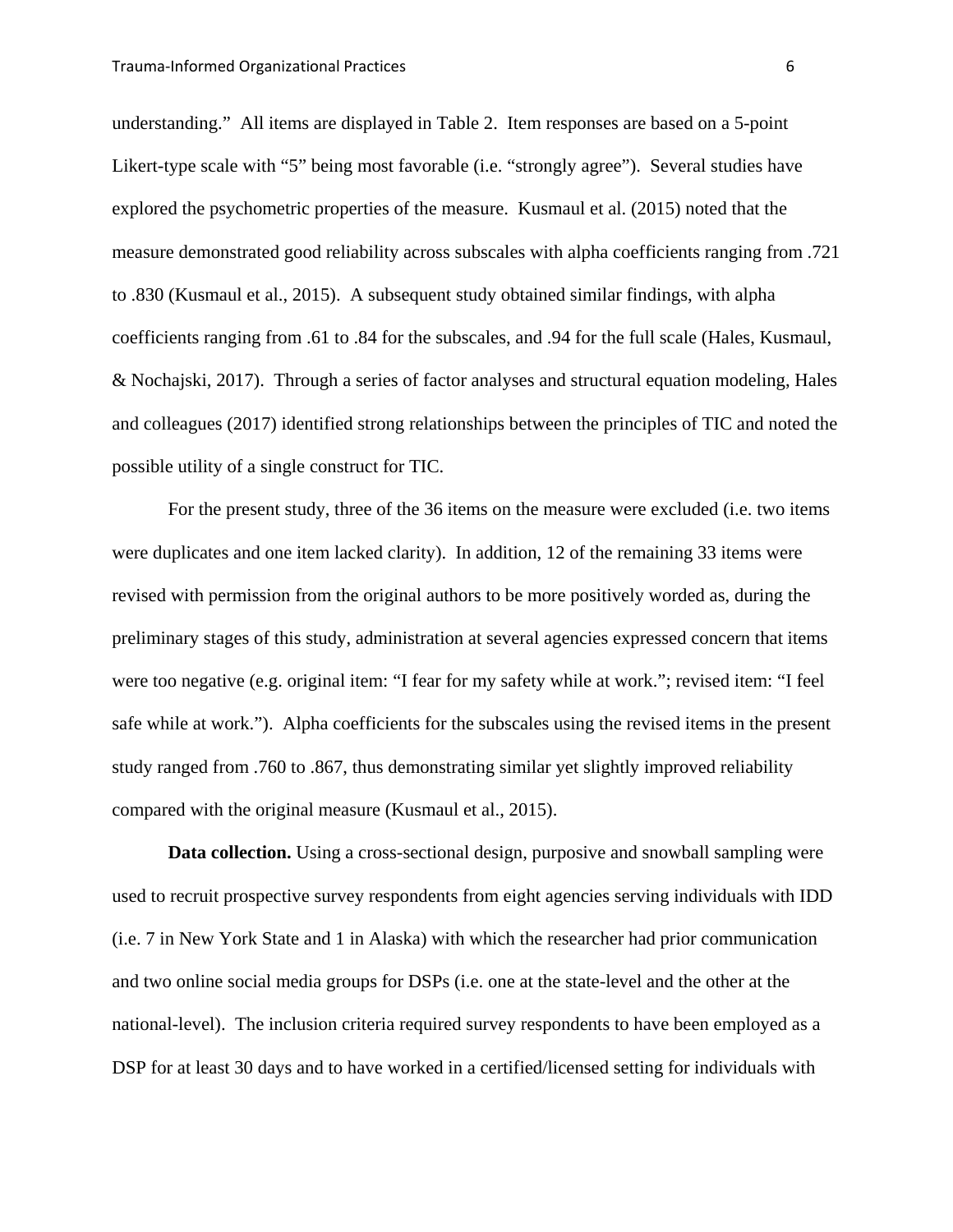IDD (e.g. residential, day, and educational services). Given the research interest on organizational culture, participation was restricted to these work environments rather than including all possible settings within which DSPs work (e.g. private family homes).

The researcher worked with a single point of contact (i.e. a designated member of the leadership team) at each agency to identify the best method for disseminating study information to recruit DSPs. As such, a few different methods were used (e.g. flyers sent electronically via email and hard-copy flyers attached to paychecks). The point of contact disseminated recruitment information twice within a given agency and the primary researcher made monthly online posts with the two targeted social media groups. Recruitment and data collection lasted for 6 months. Respondents provided electronic consent to affirm that they met the inclusion criteria and agreed to voluntarily participate in the research. Survey participation was incentivized by a drawing in which respondents were eligible to win one of 75 gift cards (i.e. \$25 each) by providing their contact information via a separate link at the end of the survey. Utilizing a separate link ensured anonymity of their responses to the survey items.

**Data analysis.** All data were downloaded from the online platform (i.e. SurveyMonkey) and analyzed using IBM SPSS Statistics 25. Frequencies were calculated to summarize DSP demographic data. Scores for individual items on the organizational culture measure were recoded to contrast DSPs who *agreed* (i.e. scores of 4 and 5) with those who *disagreed* (i.e. scores of 1 and 2). A series of 10 paired t-tests with Bonferroni adjustment ( $p$ <.005) were calculated to identify potential differences between the five principles of TIC using corresponding subscale scores (i.e. the mean of raw responses to items on a given subscale). Effect sizes (i.e. Cohen's *d*) were calculated for significant differences (Cohen, 1988). A regression model was estimated to ascertain the relationship between demographic variables and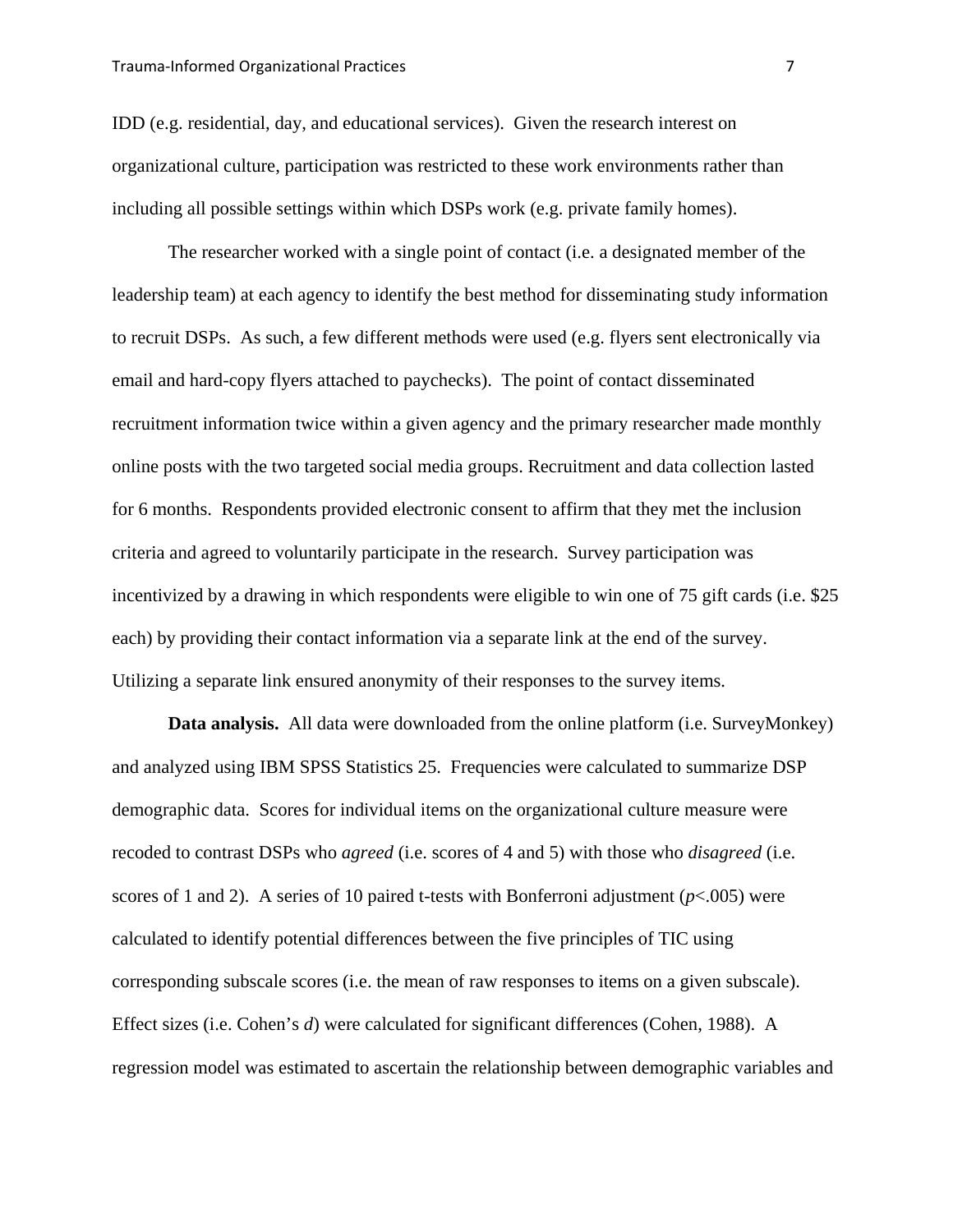the total organizational culture score calculated from the mean of all item responses. Race was recoded for the regression analysis to compare DSPs who identified as White with DSP who represented diverse ethnic groups (e.g. African American, Hispanic, and Asian) given the predominance of DSPs who identified as White.

#### **Results**

#### **Sample**

Sample demographics are displayed in Table 1. The sample was comprised of 380 DSPs (84.2% women; 81.8% White) from a total of 138 organizations supporting individuals with IDD. Most DSPs were younger than 40 years of age (62.3%) and had a college degree (55%). In addition, a majority worked fulltime (85.5%) and in residential settings (65.8%). More than half of DSPs (51.2%) had been in their position for two years or less.

#### **Do IDD Organizations Use TIC Practices?**

The first aim of the study was to determine if IDD organizations used practices that aligned with TIC. A contrast of DSP responses (i.e. agreed vs. disagreed) to items on the trauma-informed organizational culture measure is displayed in Table 2. The percentages of DSPs agreeing with each item ranges from a low of 31.7% (i.e. administration shares decisionmaking with staff) to a high of 90.2% (i.e. every day at work, I have the chance to make a real difference). The five items that DSPs most often endorsed reflected their ability to make a difference and their sense of physical safety while at work. In contrast, the five items that DSPs least often agreed with centered around leadership (e.g. evaluating and supporting staff; listening to and including staff).

#### **Are there Differences Between the Principles of TIC within IDD Organizations?**

The second aim of the study was to determine if organizational practices differed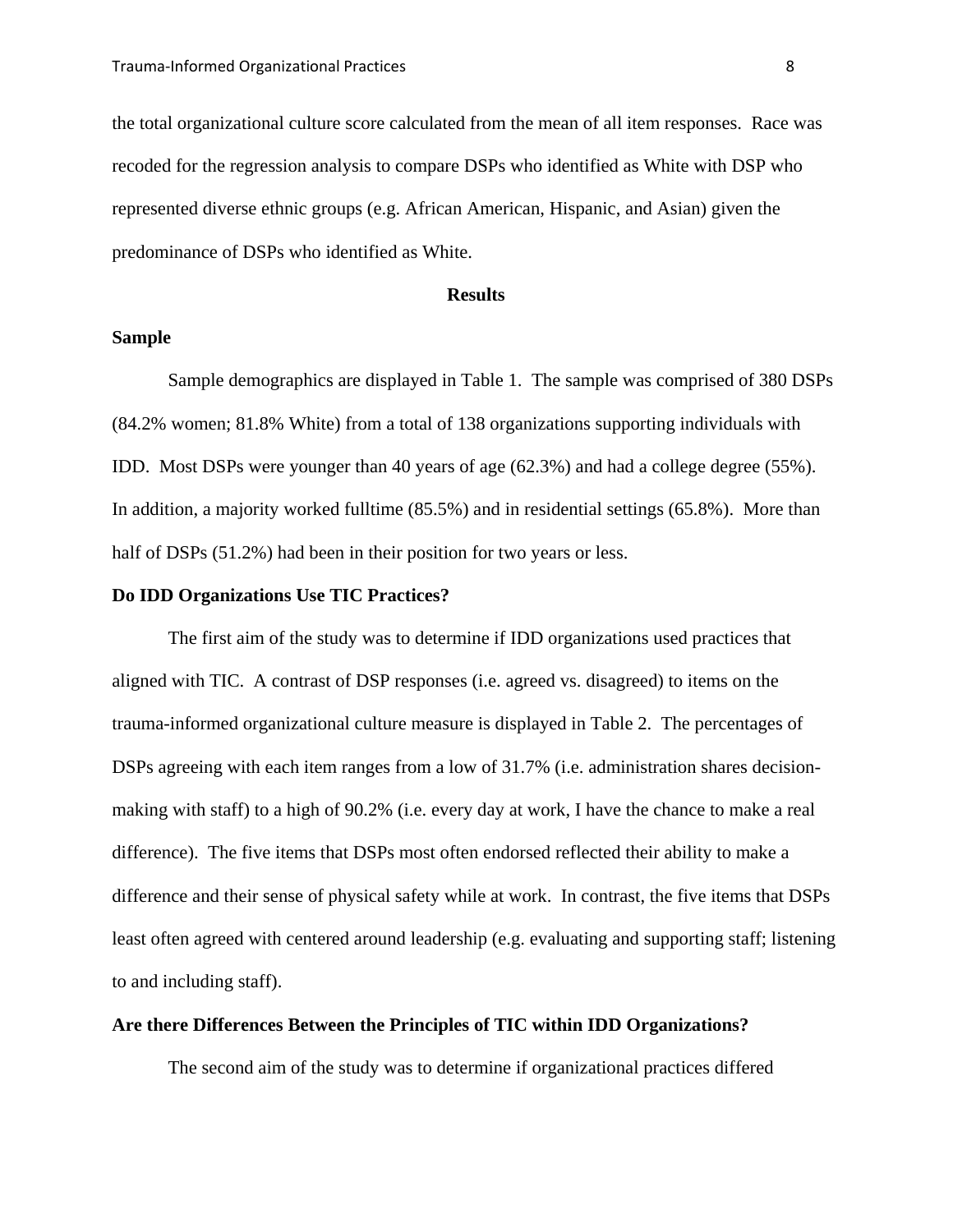between the five principles of TIC. The mean score for each subscale, from highest to lowest, are: safety ( $M = 3.80$ ,  $SD = .68$ ); empowerment ( $M = 3.66$ ,  $SD = .83$ ), trustworthiness ( $M = 3.45$ ,  $SD = .87$ , choice (M = 3.42, SD = .88), and collaboration (M = 3.12, SD = .96). A series of paired t-tests were calculated to identify any significant differences between subscale scores. The results of the t-tests are displayed in Table 3. All subscale comparisons were statistically significant ( $p < .005$ ), except for the comparison of the trustworthiness and choice subscales ( $p >$ .10). The mean for the safety subscale was significantly higher than all other subscale means. Likewise, the mean for the empowerment subscale was significantly higher than trustworthiness, collaboration, and choice subscales. Effect sizes for significant differences ranged from .23 to .94, thus suggesting small to very large observable differences, respectively (Cohen, 1988). The largest effect sizes were observed for differences between safety and collaboration (*d* = .94), as well as empowerment and collaboration  $(d = .94)$ .

#### **Are DSPs' Perceptions of TIC Influenced by Personal Demographics?**

The third aim of the study was to determine if DSPs' characteristics influenced their perceptions of organizational culture. A multiple regression model was estimated to ascertain if DSP demographic variables predicted their perception of the organizational culture using the total scale score. Results are displayed in Table 4. The model accounted for about 4% of variance in DSPs' perception of organizational culture. Individual demographics, as measured in this study, had little influence on DSPs' perception of the organizational culture. Only ethnicity was a significant predictor  $(p = .023)$ . DSPs who were **racially diverse** had more favorable perceptions of the organizational culture ( $M = 3.71$ ; SD = 0.77) than DSPs who were White ( $M =$  $3.47$ ; SD = 0.70).

#### **Discussion**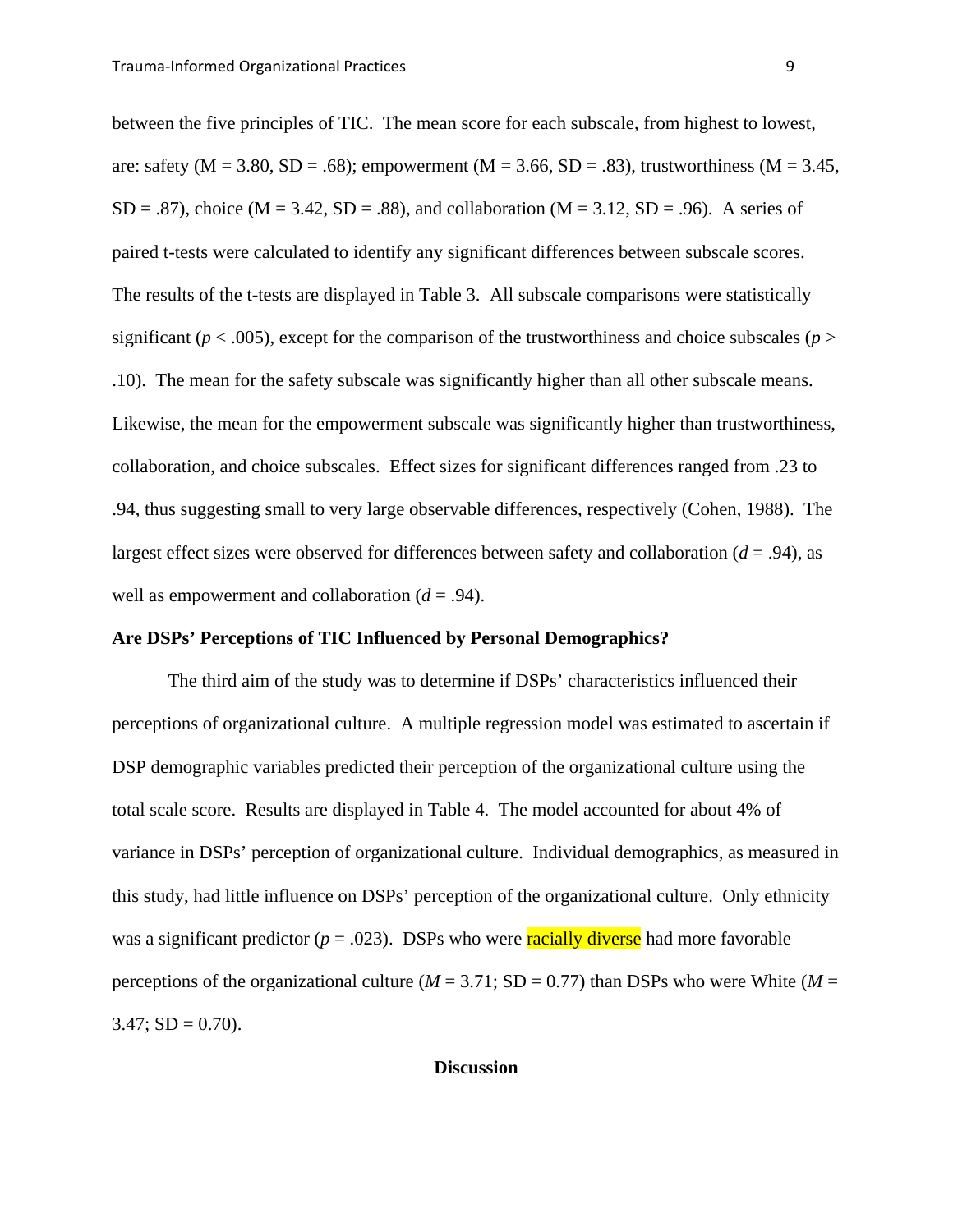Previous literature has recommended the integration of TIC within IDD organizations (Keesler, 2014), however, there has been a lack of research exploring the extent to which these organizations generally use practices that are consistent with TIC. Although TIC has most often been associated with people receiving services, the present study queried trauma-informed organizational practices with the workforce (i.e. DSPs). To the author's knowledge, this is the first time such an inquiry of broad organizational practices has been made within the IDD field. It is worth noting, however, that similar studies have been conducted among the workforce in non-IDD organizations (Kusmaul et al., 2015; Hales, Nochajski, et al., 2017; Hales et al., 2019).

 The results of this study suggest that IDD organizations use, to *some* extent, practices that align with the principles of TIC with DSPs. Survey responses demonstrated a range of experiences across individual items on the measure and across the five principles of TIC. Only 6 items were favorably endorsed by 75% or more of DSPs. These items were from 3 different principles and were associated with DSPs' sense of safety in their work environment, having the ability to make a difference through their work, and confidentiality of personal information. Based on the results, it is evident that organizations are strongest in the areas of safety (e.g. physical and emotional safety) and empowerment (e.g. the ability to make a difference each day and that their experience matters). Although practices defined as *trauma-informed* often overlap with best practices (e.g. promoting safe environments and being strengths-based), situating the present findings within the broader context of IDD services may provide additional insight (Hanson & Lang, 2016). Individuals with IDD can be at risk of increased vulnerability and repeated victimization (Keesler, 2014; Wigham & Emerson, 2015), and as such, the importance of physical and emotional safety are likely well-engrained in organizational practices and may have a carry-over effect with DSPs. Further, the nature and critical role of direct support work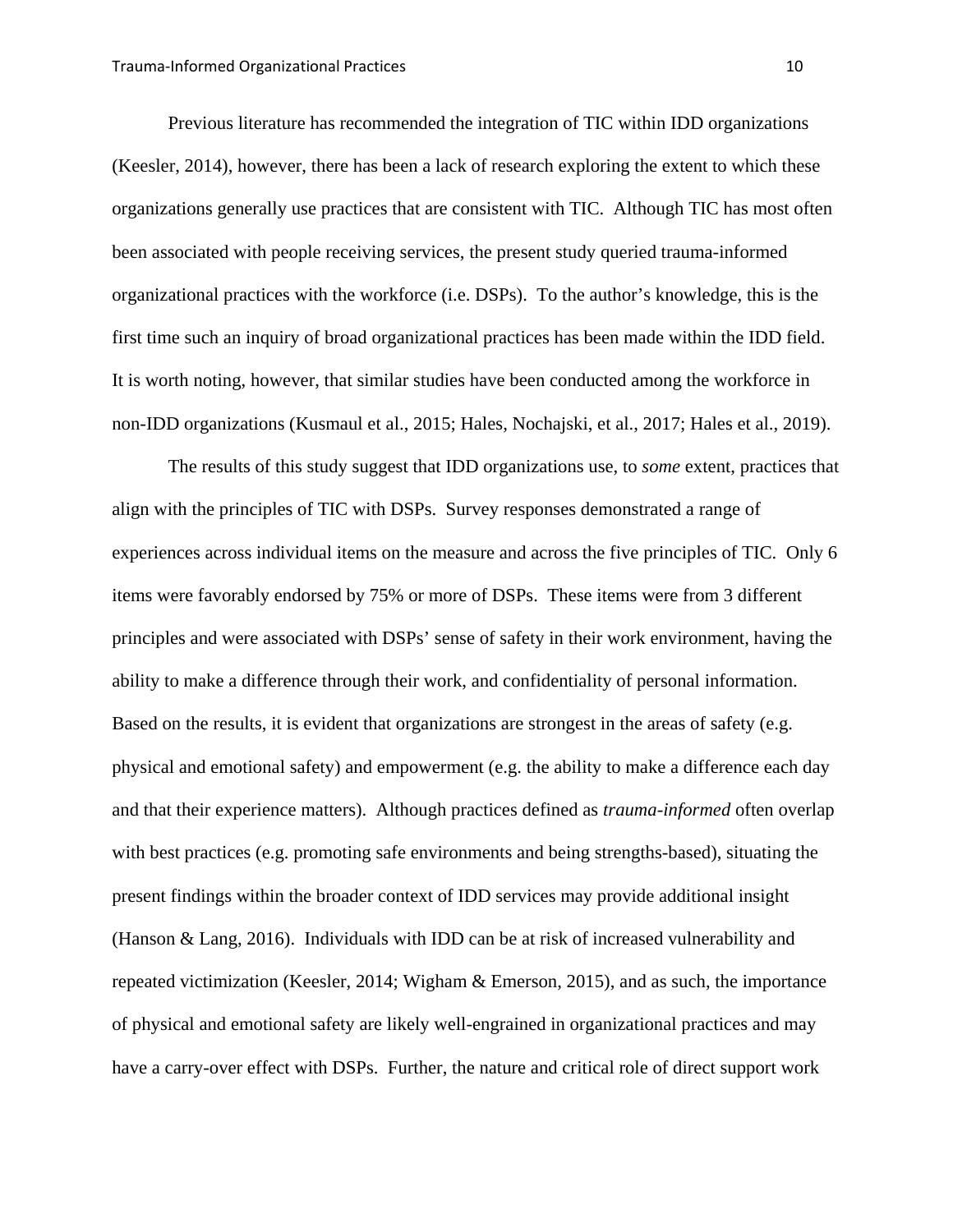may lend to a greater sense of empowerment among DSPs (Hickey, 2010, 2014; Lunsky, Hastings, Hensel, Arenovich, & Dewa, 2014).

In contrast, less than 50% of DSPs positively endorsed items on the collaboration subscale. DSPs felt least positive about leadership and administration sharing decision-making with them, listening to them, and valuing their input. Similarly, findings suggest a greater need for involvement of people from across an organization on committees and the use of a consistent method for evaluating staff performance. It is important to query the extent to which such perceived lack of collaboration between leadership and DSPs might impact DSPs' job satisfaction, quality of work, and subsequent retention. Although this is beyond the scope of the present study, there is a stark contrast between DSPs feeling that they can make a difference each day to not being part of the decision-making process in their organization.

The present findings with regard to collaboration are supported by previous research (Micke, 2015; Edelstein & Seavey, 2009). Given that DSPs are immediately involved with the individuals that these organizations support and are strong advocates for individuals with IDD (Bogenschutz et al., 2014; Friedman, 2018), it is arguably of critical importance for DSPs to be involved at all levels of the organization and be engaged in decision-making. Although leadership may need to be more intentional in their efforts to include DSPs, it may be the dispersion of program sites across a geographic region that creates a barrier to DSPs feeling heard and involved (Edelstein & Seavey, 2009). Nonetheless, ongoing advances in technology might be the foundation for improved communication and a vehicle through which leadership can provide additional support to DSPs.

Using the same measure as the current study, Kusmaul and colleagues (2015) explored workforce experiences across non-IDD organizations, including: community action, mental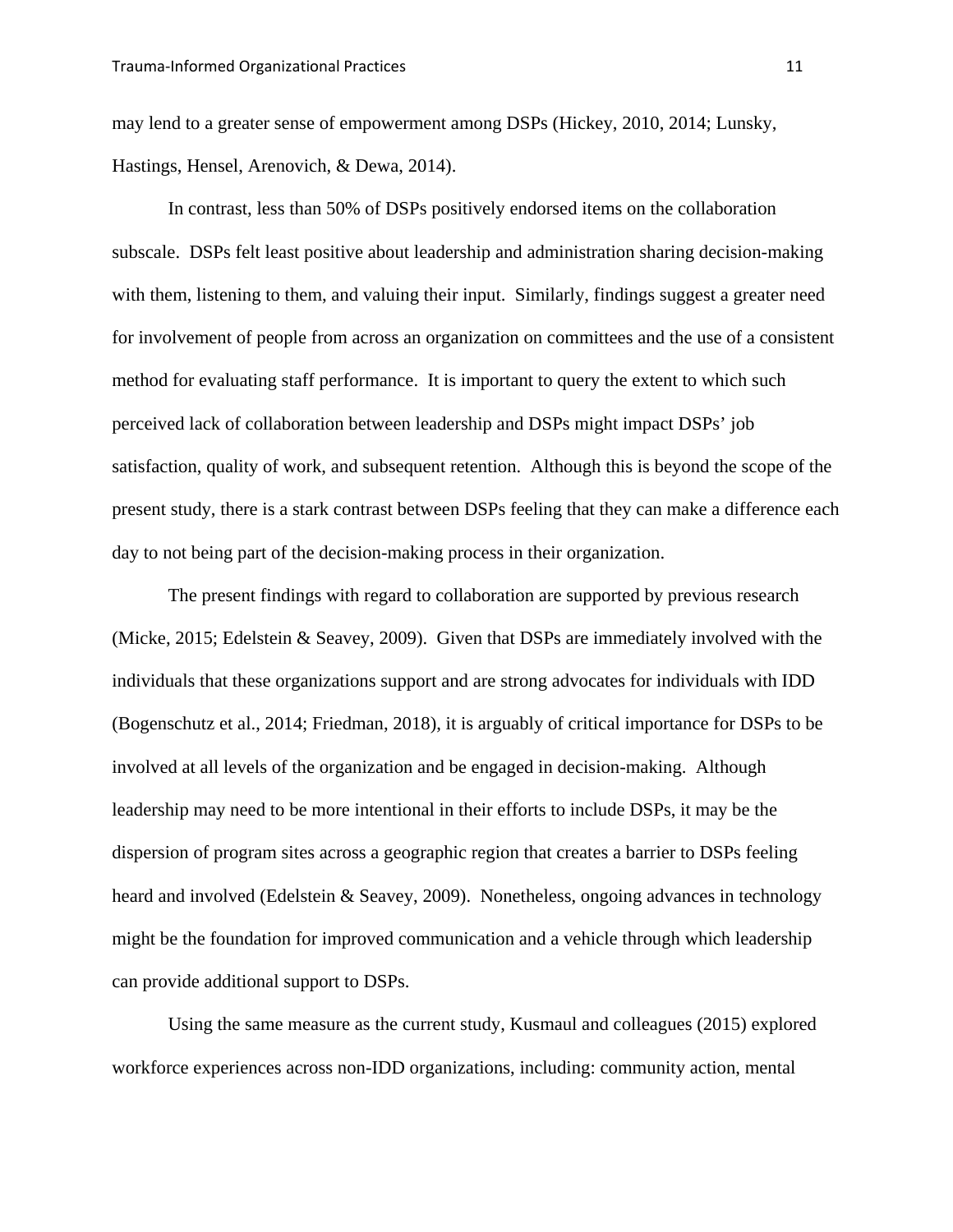health and chemical dependency, hospitals, schools, and social services. They noted that subscale means for the five principles of TIC ranged from 3.61 to 4.05, compared with 3.12 to 3.80 in the present study. (The rank order of subscale means was consistent between studies, with safety being the highest and collaboration being the lowest.) Although their findings suggest a greater utilization of trauma-informed practices than the present study, the reasons for such differences are unclear. It is possible that the emphasis on TIC at the federal level by organizations such as Substance Abuse and Mental Health Services Administration (SAMHSA, 2014) has had a greater influence on non-IDD organizations, particularly given the frequent division between mental health services and IDD services.

The differences between subscale means (e.g. safety vs. empowerment) in the present study are consistent with Kusmaul et al. (2015). In both studies, safety was significantly higher than all other subscale means, and empowerment was significantly higher than trustworthiness, choice, and collaboration. Although Kusmaul et al. observed differences associated with education level, such that staff members with graduate level degrees perceived the organizational culture more favorably, education in the present study was unrelated with the overall perception of the organizational culture. Further, Kusmaul et al. noted that persons in leadership positions had more favorable perceptions than direct care staff. This is important to note as incongruence between the perspective of leadership and that of the direct workforce can result in tension and differences in prioritization and allocation of organizational resources. For example, if leadership does not identify concerns with some aspect of the organizational culture, they are less likely to respond with strategies toward resolution or improvement. In contrast, leadership can foster more favorable organizational cultures by understanding the perceptions of individual staff members (Shim, 2010; Zohar & Luria, 2010). Although the present study only considered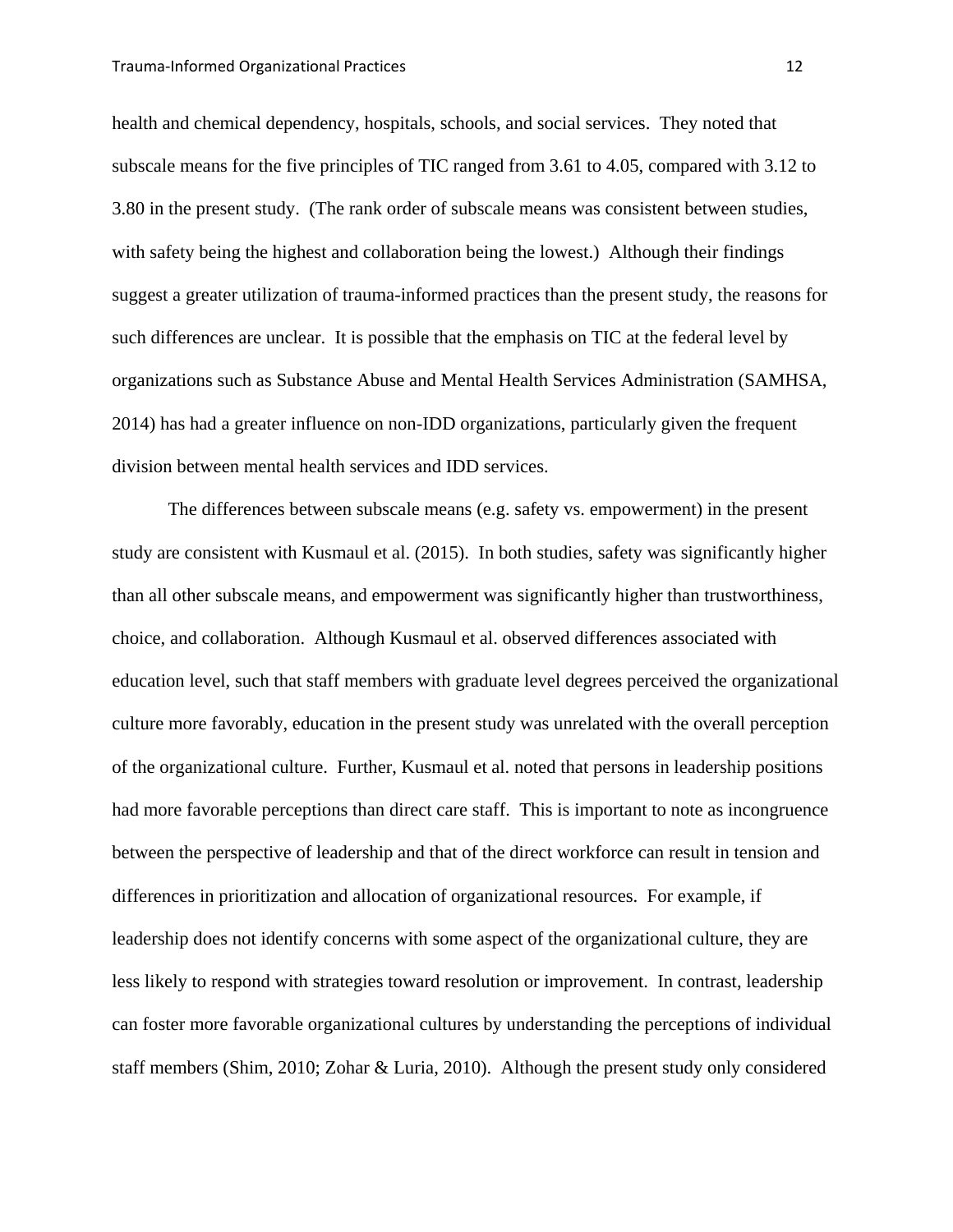the perspectives of DSPs, it is important for future research to consider the perspectives of leadership as well.

DSPs' perceptions of organizational culture were largely unrelated to their demographic characteristics, except for ethnicity. DSPs of diverse ethnic groups expressed more favorable perceptions of the organizational culture than DSPs who identified as White. Previous research on trauma-informed organizational culture did not consider differences associated with ethnicity because a lack of diversity in their samples (Hales et al., 2017; Kusmaul et al., 2015). However, related research has identified differences in perception associated with persons' ethnicity (Ely & Thomas, 2001; Konold, Cornell, Shukla, & Huang, 2017; Singh, Winkel, & Selvarajan, 2013). Ely and Thomas (2001) noted that when organizations valued diversity in their practices, diverse employees felt valued and demonstrated commitment to the organization. Although the measure used in this study did not consider an organization's value of diversity, it is possible that the broader context of an IDD organization, imbued with person-centered planning and inclusion for people with IDD, may have an impact on DSPs' sense of inclusion associated with diversity. Additional research with a more diverse sample is warranted to better understand the ethnic differences.

#### **Limitations**

It is important to consider the results of the present study within the context of its limitations. The psychometric properties of the TIC measure are emergent; as such, it is unclear if what was measured truly reflects the five principles of TIC as defined by Fallot and Harris (2001). Further, despite a difference in focus, the measure demonstrates similarities with other TIC measures that have recently emerged in the literature [e.g. TICOMETER and the Attitudes Related to Trauma-Informed Care (ARTIC)], including an emphasis on relationships, self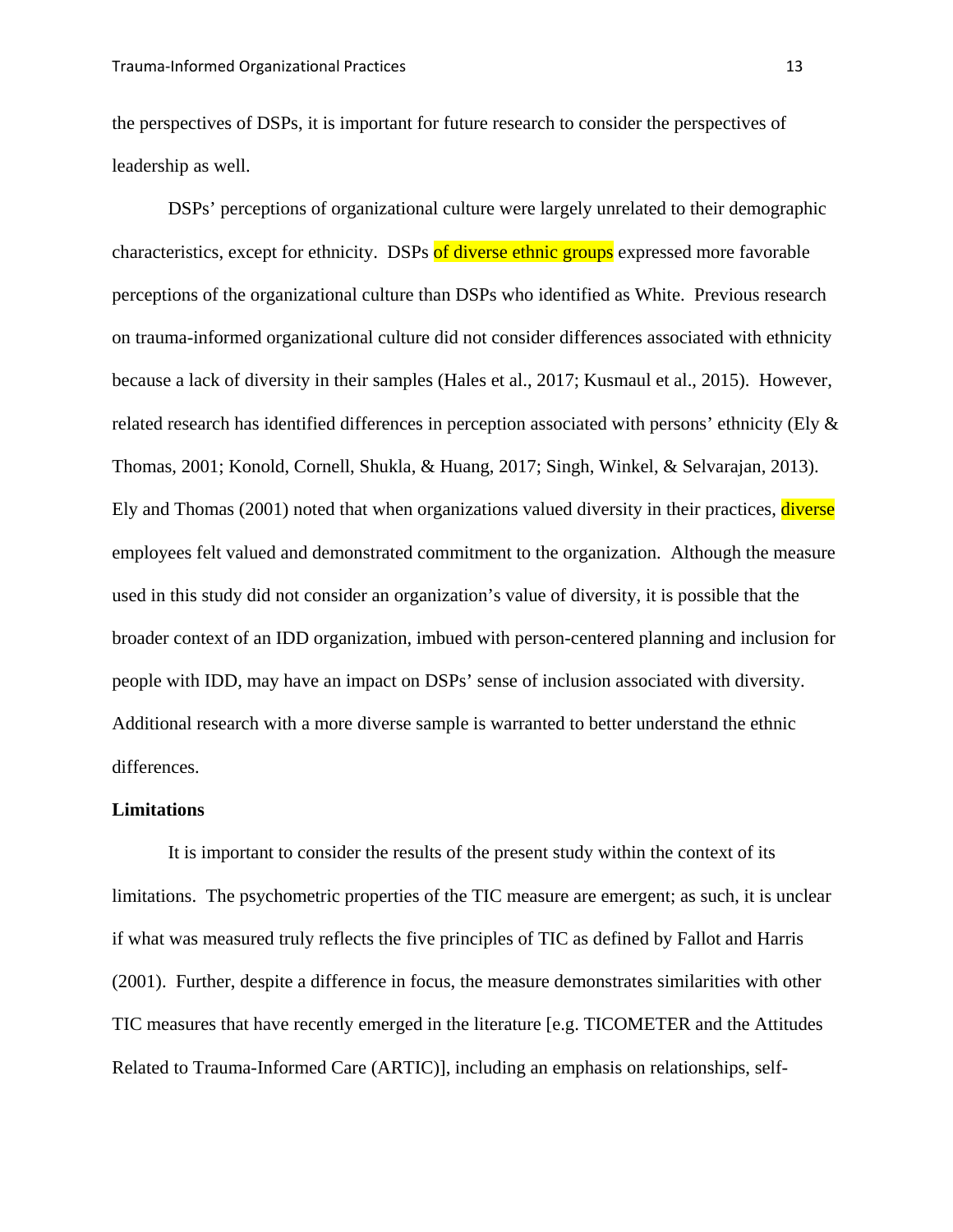efficacy, and support at work (Bassuk, Unick, Paquette, & Richard, 2017; Baker, Brown, Wilcox, Overstreet, & Arora, 2016). Although the current measure was developed in collaboration with Fallot and based on previous theoretical framework, future research should work towards further establishing its psychometric properties (e.g. construct validity; Western & Rosenthal, 2003).

Various recruitment methods were used in the study and, as a result, the findings reflect the perspectives of DSPs who likely provide different levels of support and services across multiple organizations in the IDD field. Although this study is preliminary and provides an overview of DSPs' perspectives, it does not allow for an in-depth analysis of organizational culture at a given agency or the influence of differences across the DSP workforce. In addition, the inclusion criteria for the study afforded only DSPs who worked in certified/licensed settings such as group homes, day programs and vocational settings to participate. It is important to note that many DSPs work in other settings, such as private family homes or individual's apartments, and their perception of organizational practices may be influenced by distance or other factors.

This study did not consider whether DSPs had received training in TIC or if their organizations espoused to be trauma-informed. However, given that TIC in the field of IDD is relatively new (Keesler, 2014), it is plausible that formal efforts to become trauma-informed have been marginal among IDD organizations. Further, although the study describes the presence of practices consistent with TIC, it does not identify the implications of such practices for DSPs (e.g. employment satisfaction and retention) or the quality of life for individuals with IDD. Future inquiry should consider the experiences and perspectives of individuals with IDD and organizational leadership, as well as the proximal and distal impact of TIC on outcomes for DSPs and individual. Thus, additional research, particularly studies using experimental and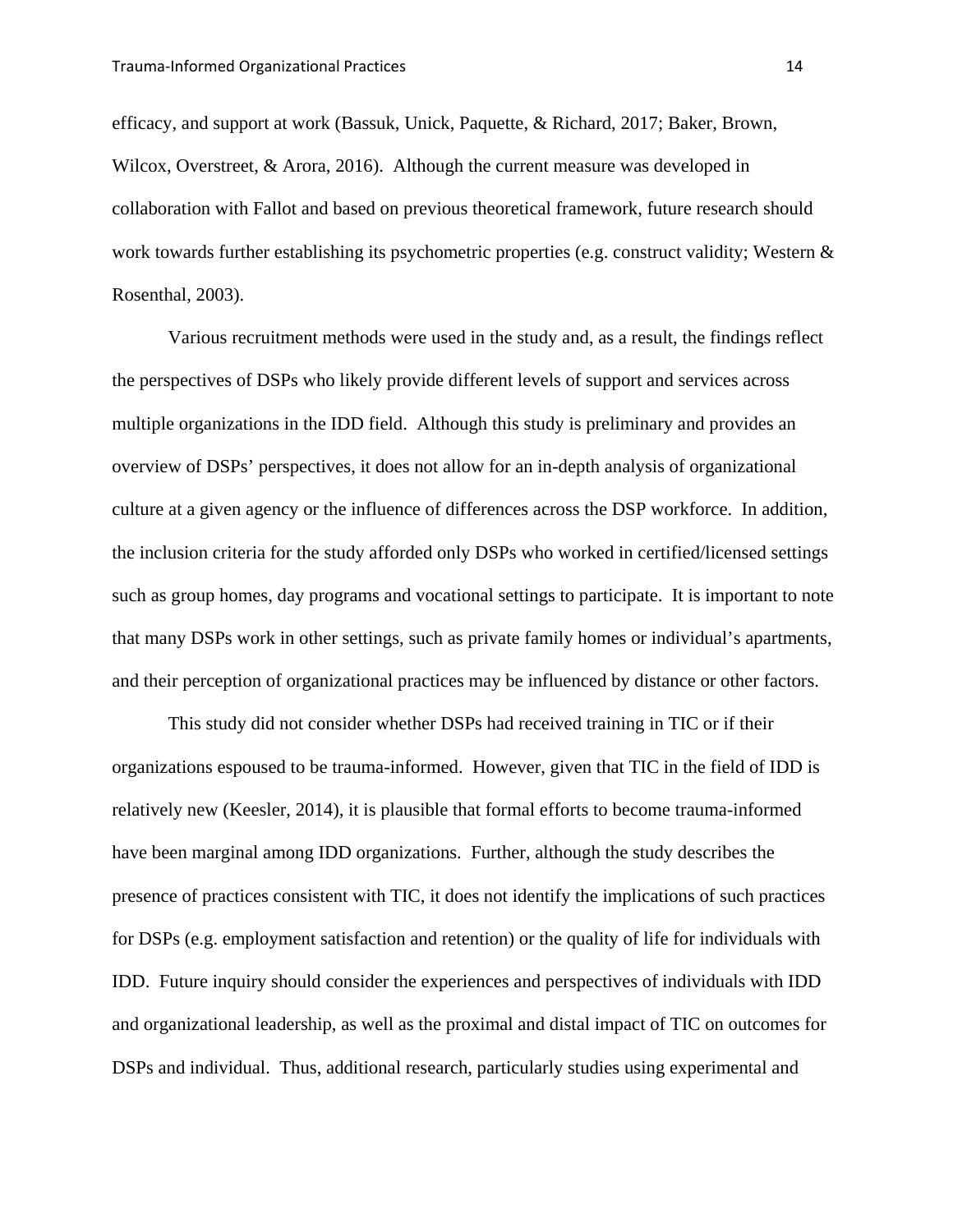longitudinal designs, is warranted to understand the full impact of a trauma-informed organizational culture in IDD services.

#### **Conclusion**

Organizations have a responsibility to promote the wellbeing of their workforce (Grant  $\&$ Kinman, 2014). As such, an emphasis on practices that align with TIC may be an appropriate response among IDD organizations, particularly given the increased risk of adversity and trauma among individuals with IDD and DSPs (Isobel, 2016; Keesler, 2018; Wigham & Emerson, 2015). The present study highlights a foundation for TIC in the current utilization of traumainformed practices with DSPs. However, the extent to which trauma-informed practices are used with individuals with IDD and the proximal and distal effects of TIC for an entire organization have yet to be fully understood. Nonetheless, from DSPs' perspectives, safety and empowerment are the principles of TIC that are most strongly noted in organizational practices and likely mirror the broader foci in IDD services. The results of this study suggest a particular need for emphasis on collaboration between leadership and DSPs, should organizations consider initiatives to adopt or promote trauma-informed practices.

Recent research has suggested that the principles of TIC are strongly correlated and supported by a common factor. As such, progress in one domain will likely lead to enhancement in others (Hales et al., 2017). This is an important consideration as organizational change can be a daunting task. As such, as organizations move forward with becoming trauma-informed, they might strategize their efforts and focus on aspects of TIC – such as collaboration between leadership and DSPs - at a given time. By doing so, the process of becoming trauma-informed becomes more manageable for organizations that might otherwise be overwhelmed by daily operations.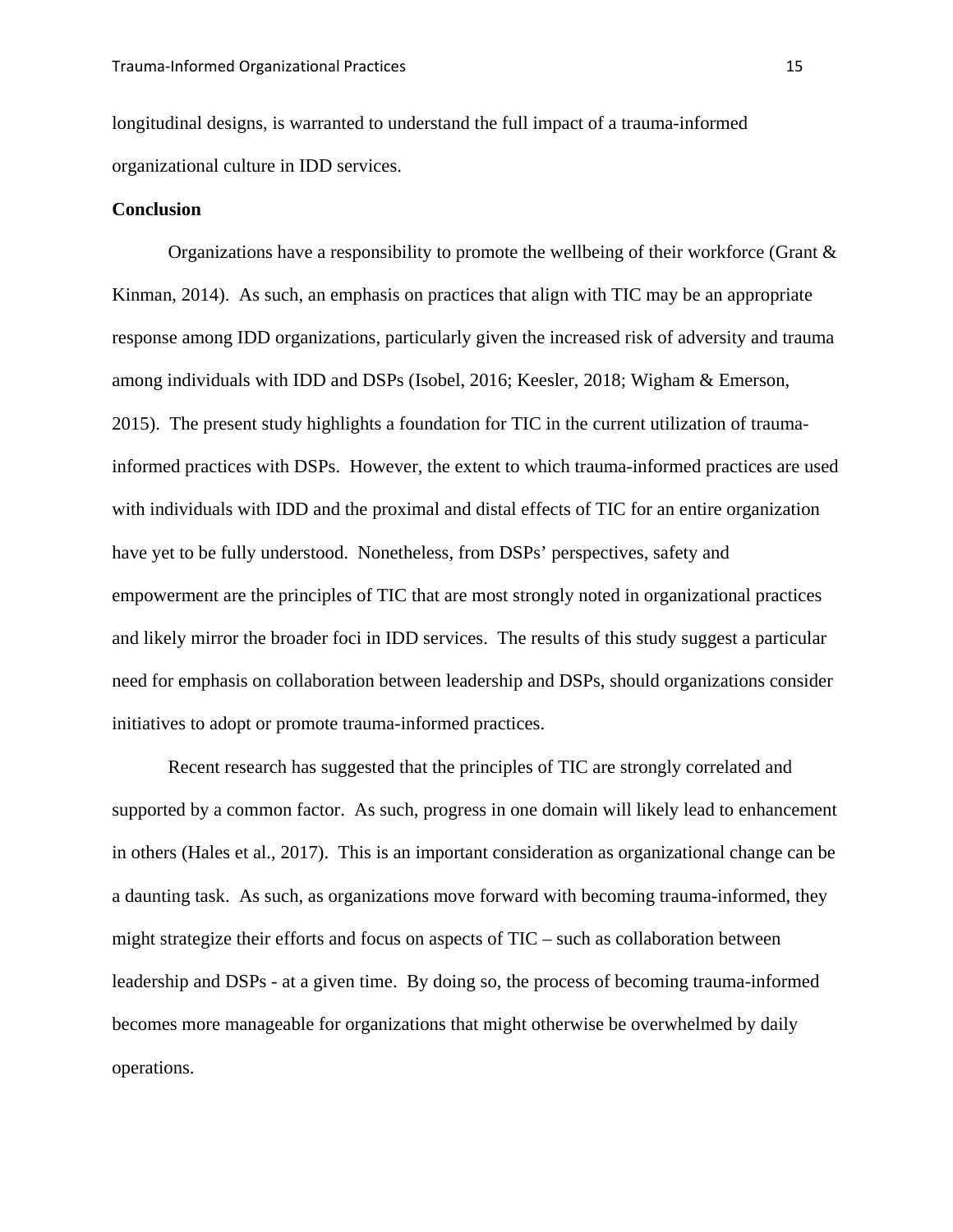Motivation and readiness to adopt TIC are critical to the success of organizational change efforts and have been significantly correlated with persons' attitudes toward TIC (Marvin & Robinson, 2018). Providing persons at all levels of an organization, particularly leadership, with education on TIC and its benefits for individuals receiving services and those providing them can be an essential strategy to increase personnel buy-in (Marvin & Robinson, 2018). Additional factors to consider, include: prioritization of TIC by leadership, providing ongoing training and supervision to staff, assessing and reviewing data for ongoing improvement, aligning policies and practices within a trauma-informed framework, and interprofessional and interorganizational collaboration and sharing of information (Bryson et al., 2017; Hanson & Lang, 2016).

Given the challenges with recruitment of prospective DSPs, it is prudent for organizations to do what they can to retain DSPs once they hire them. Although the full impact of TIC has yet to be realized and additional research is needed to more rigorously define and evaluate its efficacy (Becker-Blease, 2017), it may be important to consider how TIC might be part of the solution to the historic and ongoing struggle with DSP burnout and turnover.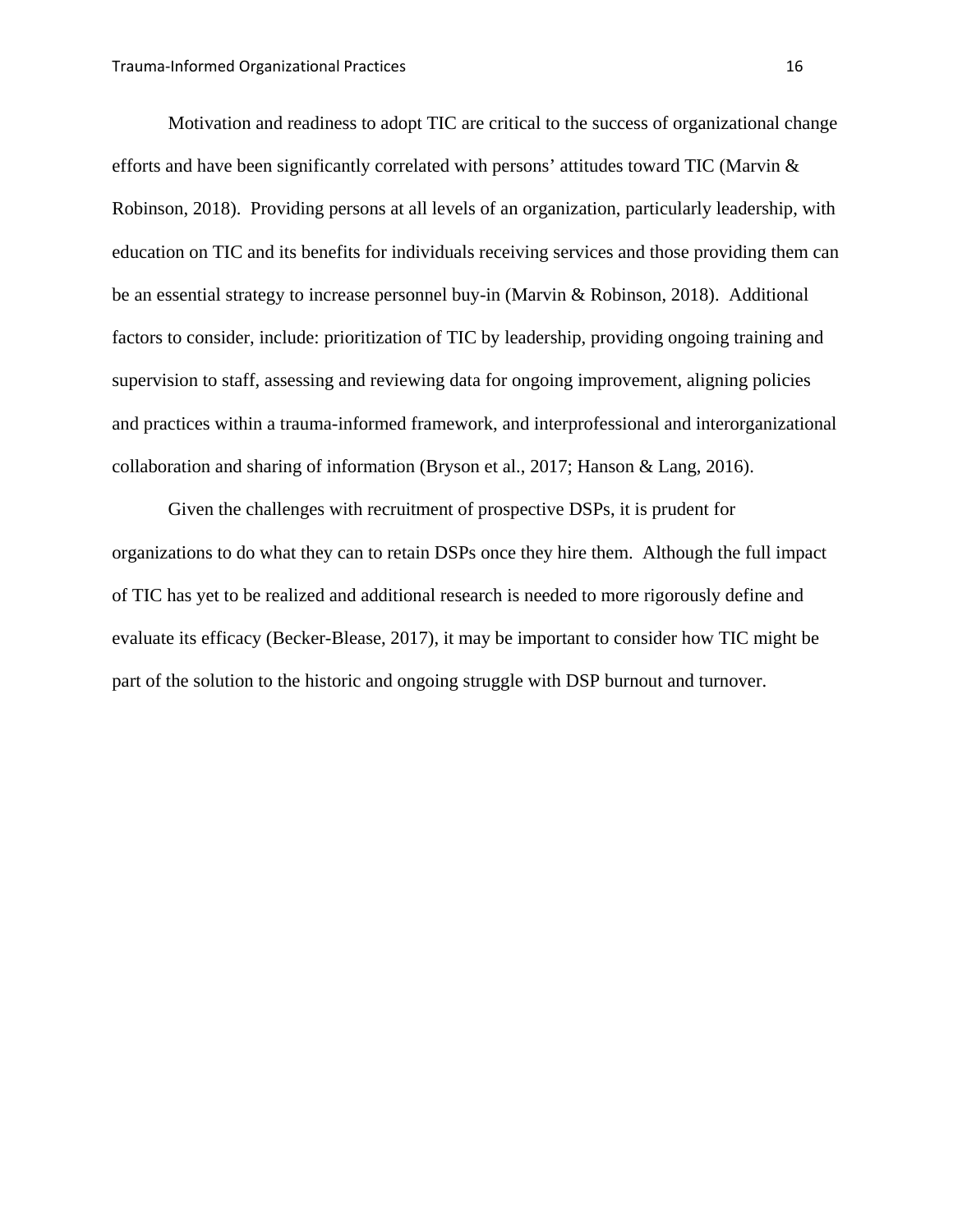#### References

- Aarons, G., & Sawitzky, A. (2006). Organizational climate partially mediates the effect of culture on work attitudes and staff turnover in mental health services. *Administration and*  Policy in Mental Health and Mental Health Services Research, 33, 289-301. Doi: 10.1007/s10488-006-0039-1
- American Psychiatric Association. (2013). *Diagnostic and statistical manual of mental disorders* (5th ed.). Arlington, VA: Author.
- Anda, R. F., Felitti, V. J., Walker, J., Bremner, J. D., Perry, B. D., Dube, S. R., & Giles, W.H. (2006). The enduring effects of abuse and related adverse experiences in childhood: A convergence of evidence from neurobiology and epidemiology. *European Archives of Psychiatry and Clinical Neurosciences, 56*(3), 174-186. Doi: 10.1007/s00406-005-0624- 4
- Azeem, M. W., Aujla, A., Rammerth, M, Binsfeld, G., & Jones R. B. (2011). Effectiveness of six core strategies based on trauma informed care in reducing seclusions and restraints at a child and adolescent psychiatric hospital. *Journal of Child and Adolescent Psychiatric Nursing* 24, 11–15. Doi: 10.1111/jcap.12190
- Baker, C. N., Brown, S. M., Wilcox, P. D., Overstreet, S., & Arora, P. (2016). Development and psychometric evaluation of the Attitudes Related to Trauma-Informed Care (ARTIC) scale. *School Mental Health, 8,* 61-67. Doi: 10.1007/s12310-015-9161-0
- Bassuk, E. L., Unick, G. J., Paquette, K., & Richard, M. K. (2017). Developing an instrument to measure organizational trauma-informed care in human services. *Psychology of Violence, 7*(1), 150-157.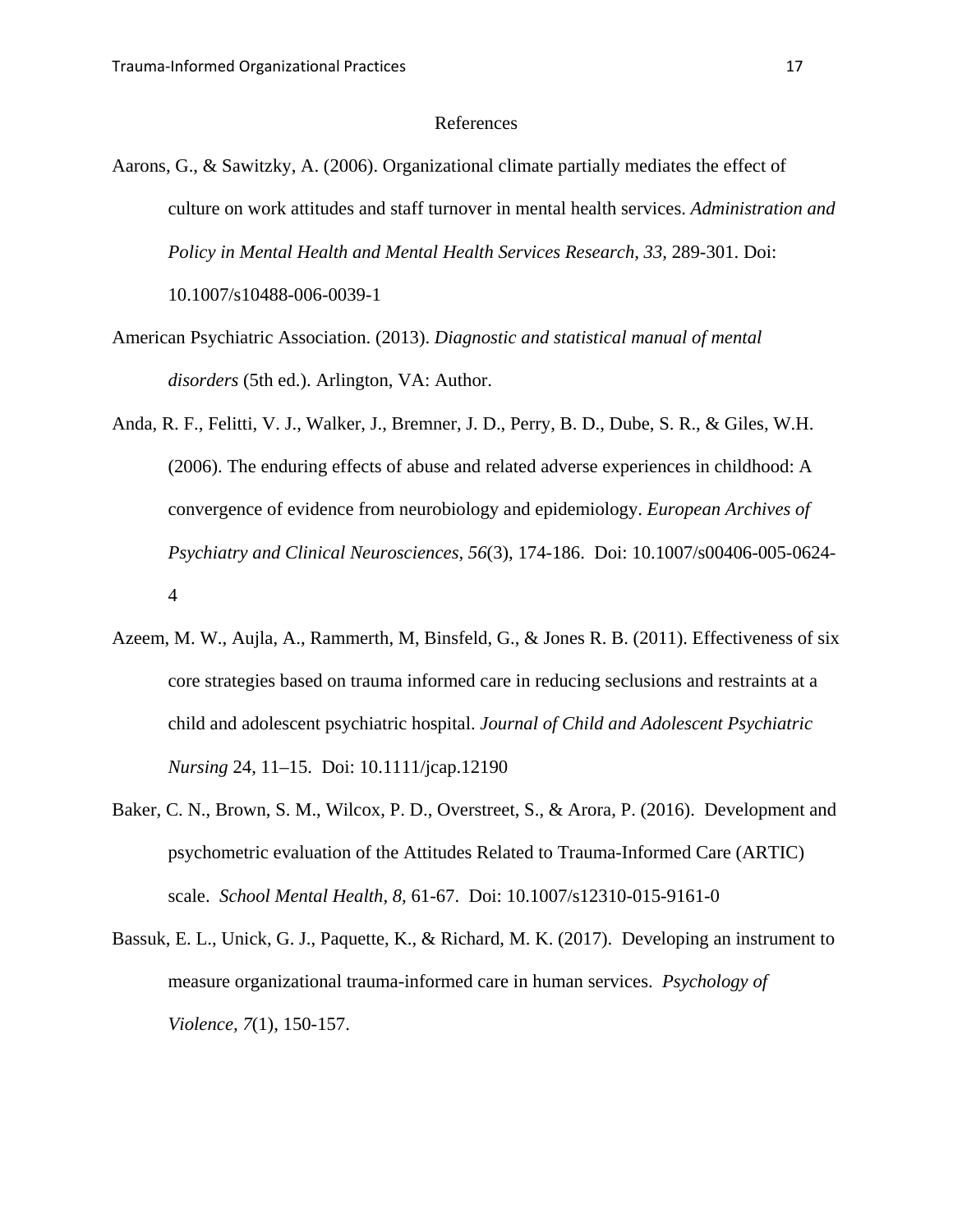- Becker-Blease, K. A. (2017). As the world becomes trauma-informed, work to do. *Journal of Trauma and Disassociation, 18*(2), 131-138. Doi: 10.1080/15299732.2017.1253401
- Bloom, S. L. (2006). *Organizational Stress as a Barrier to Trauma-Sensitive Change and System Transformation.* National Association of State Mental Health Program Directors. Retrieved from http://www.nasmhpd.org/publications.cfm
- Bloom, S. L., Davis, M., Farragher, B., McC orkle, D., Martini, K., Wellbank, K. (2003). Multiple opportunities for creating sanctuary. *Psychiatric Quarterly, 74*, 173-190. Doi: 10.1023/a:1021359828022
- Bogenschutz, M. D., Hewitt, A., Nord, D., & Hepperlen, R. (2014). Direct support workforce supporting individuals with IDD: Current wages, benefits, and stability. Intellectual and Developmental Disabilities, 52(5), 317-329. doi:10.1352/1934-9556-52.5.317
- Broadhurst, S. & Mansell, J. (2007). Organizational and individual factors associated with breakdown of residential placements for people with intellectual disabilities. *Journal of Intellectual Disability Research, 51*, 293-301. Doi: 10.1111/j.1365-2788.2006.00876.x
- Brown, S. M., Baker, C. N., & Wilcox, P. (2012). Risking connection trauma training: A pathway toward trauma-informed care in child congregate care settings. *Psychological Trauma: Theory, Research, Practice, and Policy*, 1-9. Advance online publication. doi: 10.1037/a0025269
- Bryson, S.A., Gauvin, E., Jamieson, A., Rathgeber, M., Faulkner-Gibson, L., Bell, S., Davidson, J., Russel, J., & Burke, S. (2017). What are effective strategies for implementing traumainformed care in youth inpatient psychiatric and residential treatment settings? A realist systematic review. *International Journal of Mental Health Systems, 11*(36). Doi: 10.1186/s13033-017-0137-3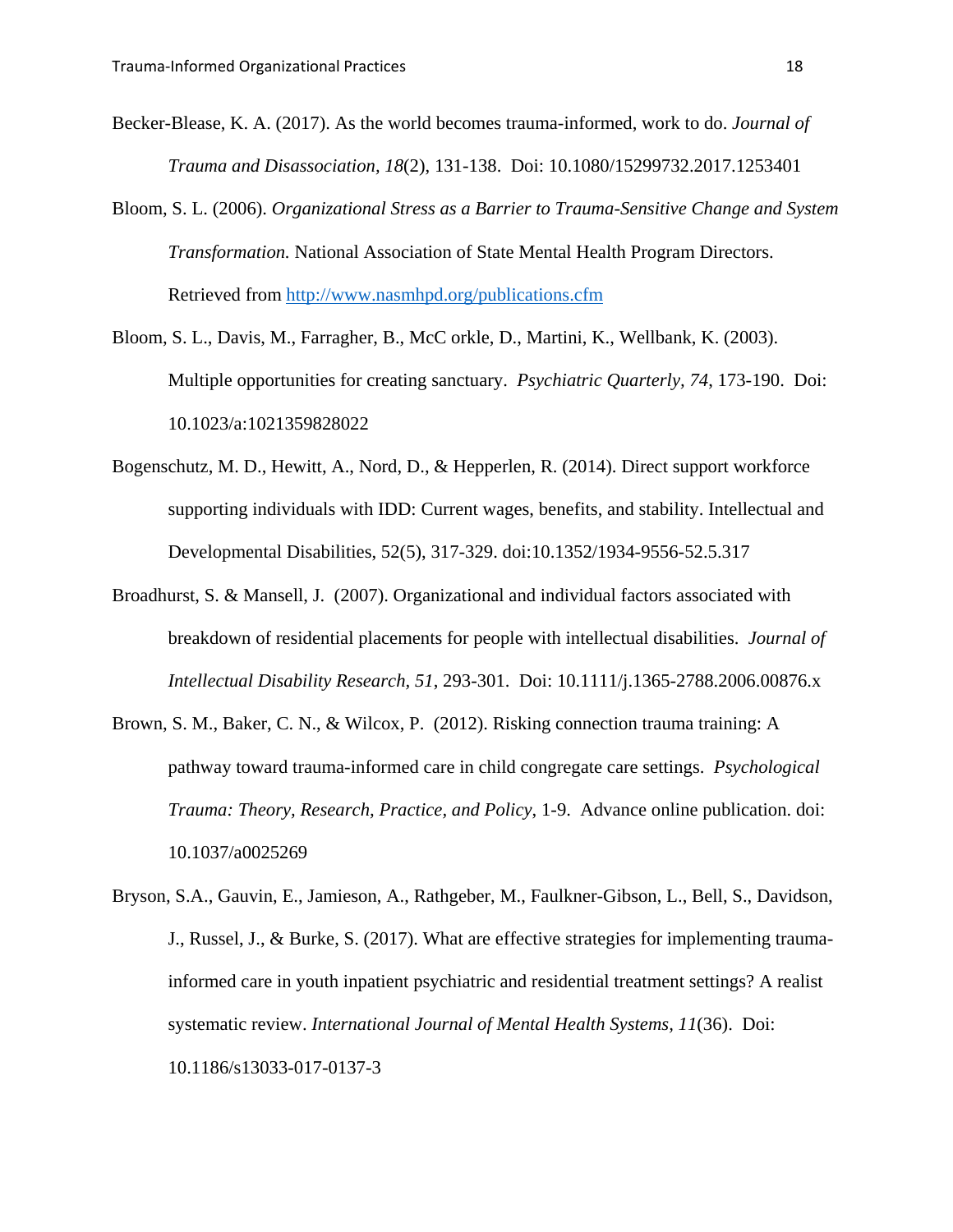- Butler, L. D., Critelli, F. M., & Rinfrette, E. S. (2011). Trauma-informed care and mental health. *Directions in Psychiatry, 31,* 197-209.
- Choum, Y., Kroger, T., & Lee, Y. (2010). Predictors of job satisfaction among staff in residential settings for persons with intellectual disabilities: A comparison between three residential models. *Journal of Applied Research in Intellectual Disabilities, 23,* 279-289.
- Chung, M.C., & Harding, C. (2009). Investigating burnout and psychological well-being of staff working with people with intellectual disabilities and challenging behavior: The role of personality. *Journal of Applied Research in Intellectual Disabilities, 22,* 549-560.
- Cohen, J. (1988). *Statistical Power Analysis for the Behavioral Sciences*. New York, NY: Routledge Academic.
- Conceicao, S. C. O., & Altman, B. A. (2011). Training and development process and organizational culture change. *Organization Development Journal, 29,* 33-43.
- Damian, A., Gallo, J., Leaf, P., and Mendelson, T. (2017). Organizational and provider factors in implementation of trauma informed care after a city wide training: an explanatory mixed methods assessment. *BMC Health Services Research, 17*(1), art. No. 750. Doi:10.1186/s12913-017-2695-0
- Disley, P., Hatton, C., & Dagnan, D. (2012). Inputs and outcomes: What do staff in services for people with intellectual disabilities perceive they bring to and receive from their workbased relationships? *Journal of Intellectual Disabilities, 16*(4), 297-306.
- Edelstein, S., & Seavey, D. (2009). *The need for monitoring the long-term care direct service workforce and recommendations for data collection.* Washington, DC: National Direct Service Workforce Resource Center.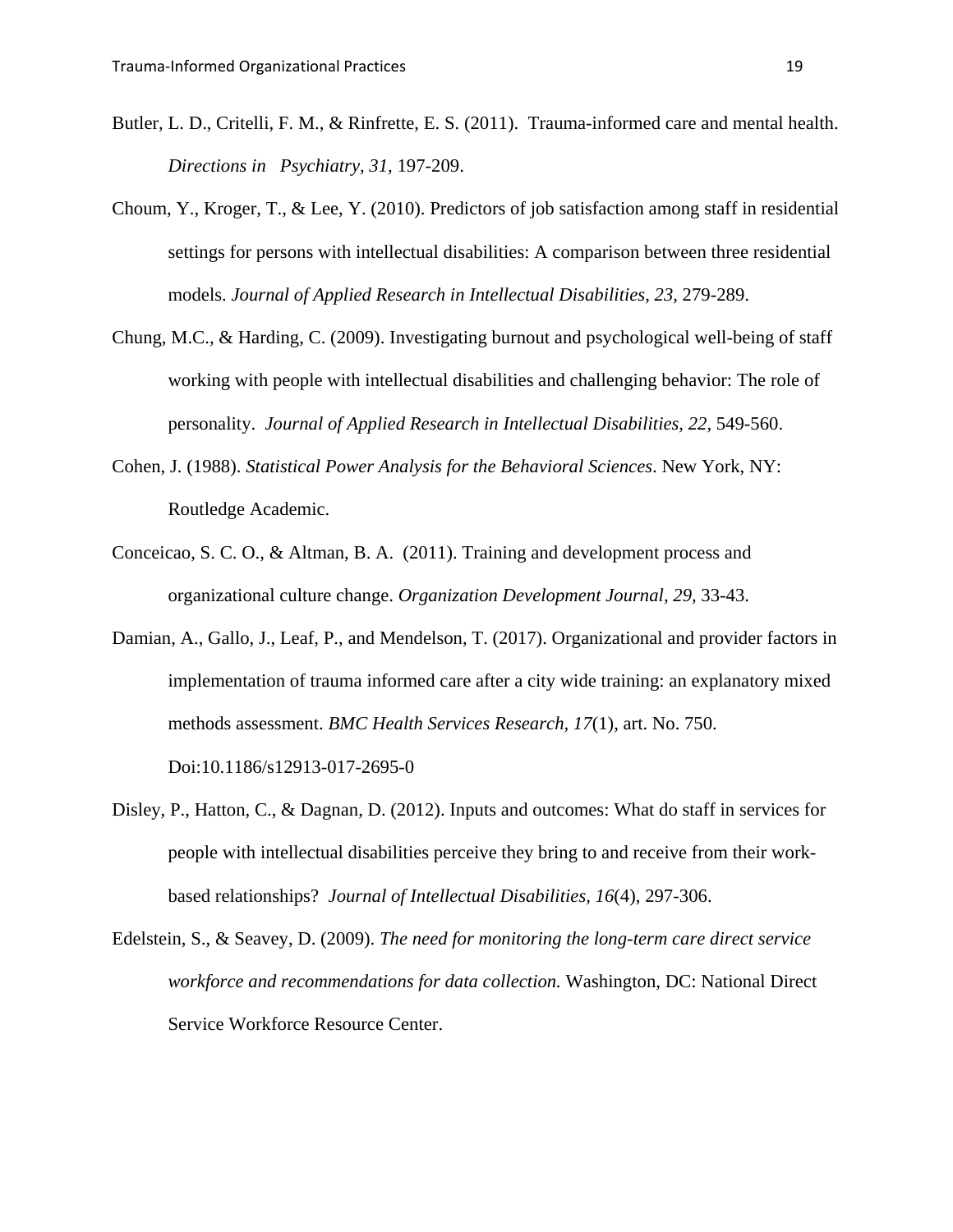- Ely, R. J., & Thomas, D. A. (2001). Cultural diversity at work: The effects of diversity perspectives on work group processes and outcomes. *Administrative Science Quarterly*, 46, 229–273. doi:10.2307/2667087
- Fallot, R., & Harris, M. (2008). Trauma-informed approaches to systems of care. *Trauma Psychology Newsletter, 3*(1), 6–7.
- Friedman, C. (2018). Direct Support Professionals and Quality of Life of People with Intellectual and Developmental Disabilities. *Intellectual and Developmental Disabilities, 56*(4), 234- 250. https://doi.org/10.1352/1934-9556-56.5.234
- Giberson, T. R., Resick, C. J., Dickson, M. W., Mitchelson, J. K., Randall, K. R., & Clark, M.A. (2009). Leadership and organizational culture: Linking CEO characteristics to cultural values. *Journal of Business Psychology, 24,* 123-137. Doi: 10.1007/s10869-009-9109-1
- Giller, E., Vermilyea, E., & Steele, T. (2006). Risking connection: Helping agencies embrace relational work with trauma survivors. *Journal of Trauma Practice, 5,* 65-82. Doi: 10.1300/j189v05n01\_05
- Gillett, E., & Stenfert-Kroese, B. (2003). Investigating organizational culture: A comparison of a 'high'- and a 'low'- performing residential unit for people with intellectual disabilities. *Journal of Applied Research in Intellectual Disabilities, 16, 279-284. Doi:* 10.1046/j.1468-3148.2003.00170.x
- Glisson, C., & Green, P. (2010). Organizational climate, services, and outcomes in child welfare systems. *Child Abuse and Neglect, 35,* 582-591. Doi: 10.1016/j.chiabu.2011.04.009
- Glisson, C., & James, L. R. (2002). The cross-level effects of culture and climate in human service teams. *Journal of Organizational Behavior, 23,* 767-794. Doi: 10.1002/job.162

Grant, L. & Kinman, G. (2014). Emotional resilience in the helping professions and how it can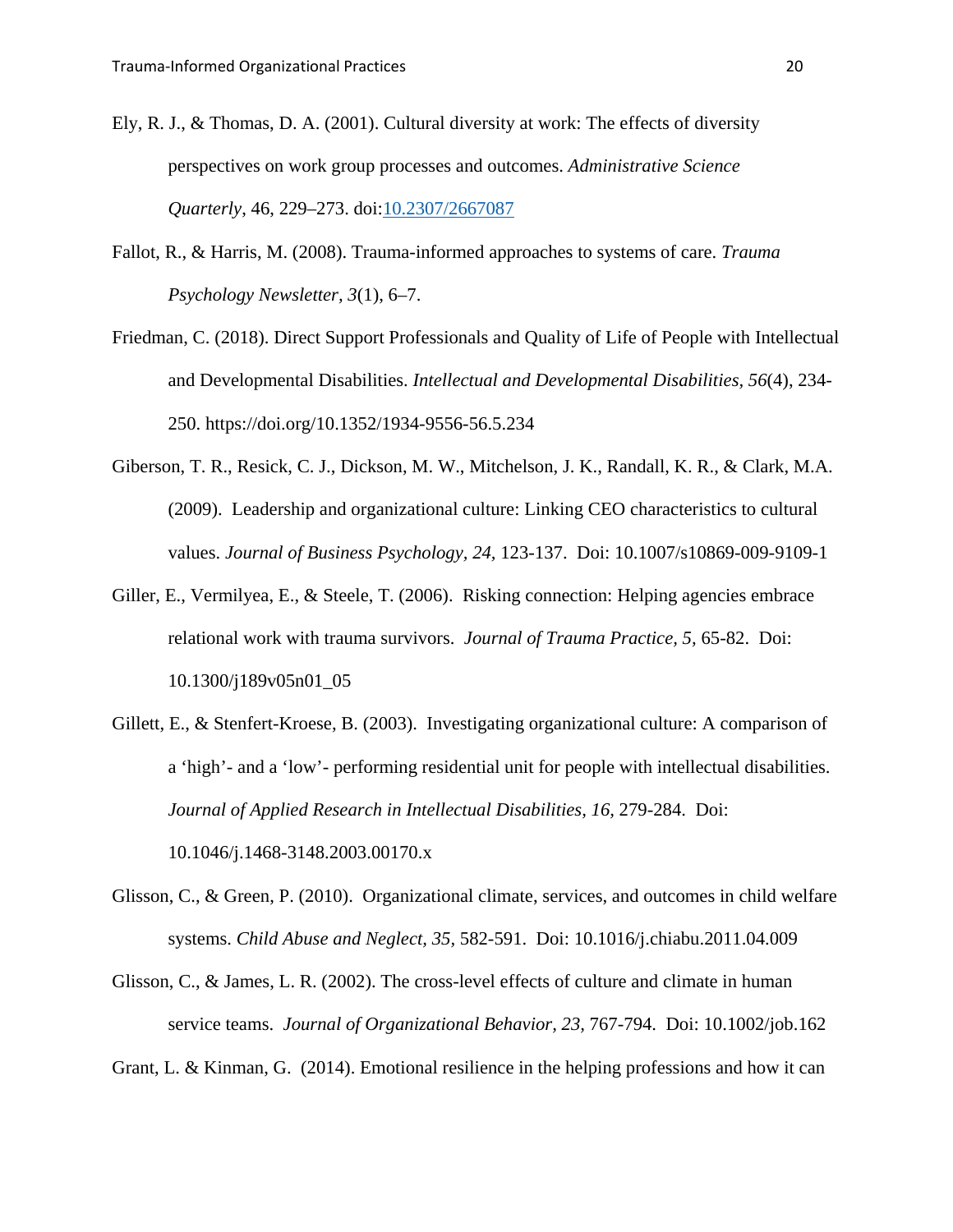be enhanced. *Health and Social Care Education, 3*(1), 23-34. Doi:

10.11120/hsce.2014.00040

- Hales, T., Green, S., Bissonette, S., Warden, A., Diebold, J., Koury, S. P., and Nochajski, T. H. (2019). Trauma-informed care outcome study. *Research on Social Work Practice, 29*(5), 529-539.
- Hales, T., Kusmaul, N., & Nochajski, T. (2017). Exploring the dimensionality of traumainformed care: implications for theory and practice. *Human Service Organizations: Management, Leadership, & Governance, 41*(3), 317-325. Doi: 10.1080/23303131.2016.1268988
- Hales, T., Nochajski, T. Green, S., Hitzel, H. K., & Woike-Ganga, E. (2017). An association between implementing trauma-informed care and staff satisfaction. *Advances in Social Work, 18*(1), 300-312.
- Hall, P., & Hall, N. (2002). Hiring and retaining direct-care staff: After fifty years of research, what do we know? *Mental Retardation, 40*, 201-211. Doi: 10.1352/0047- 6765(2002)040<0201:hardcs>2.0.co;2
- Hanson, R.F. & Lang, J. (2016). A critical look at trauma informed care among agencies and systems serving maltreated youth and their families. *Child Maltreatment, 2*1(2), 95-100. Doi: 10.1177/1077559516635274

Harrington, A. (2011). Affecting the environment. *Occupational Health, 63 (2),* 1-4.

Harris, M. E., & Fallot, R. D. (2001). *Using trauma theory to design service systems.* San Francisco, CA: Jossey-Bass.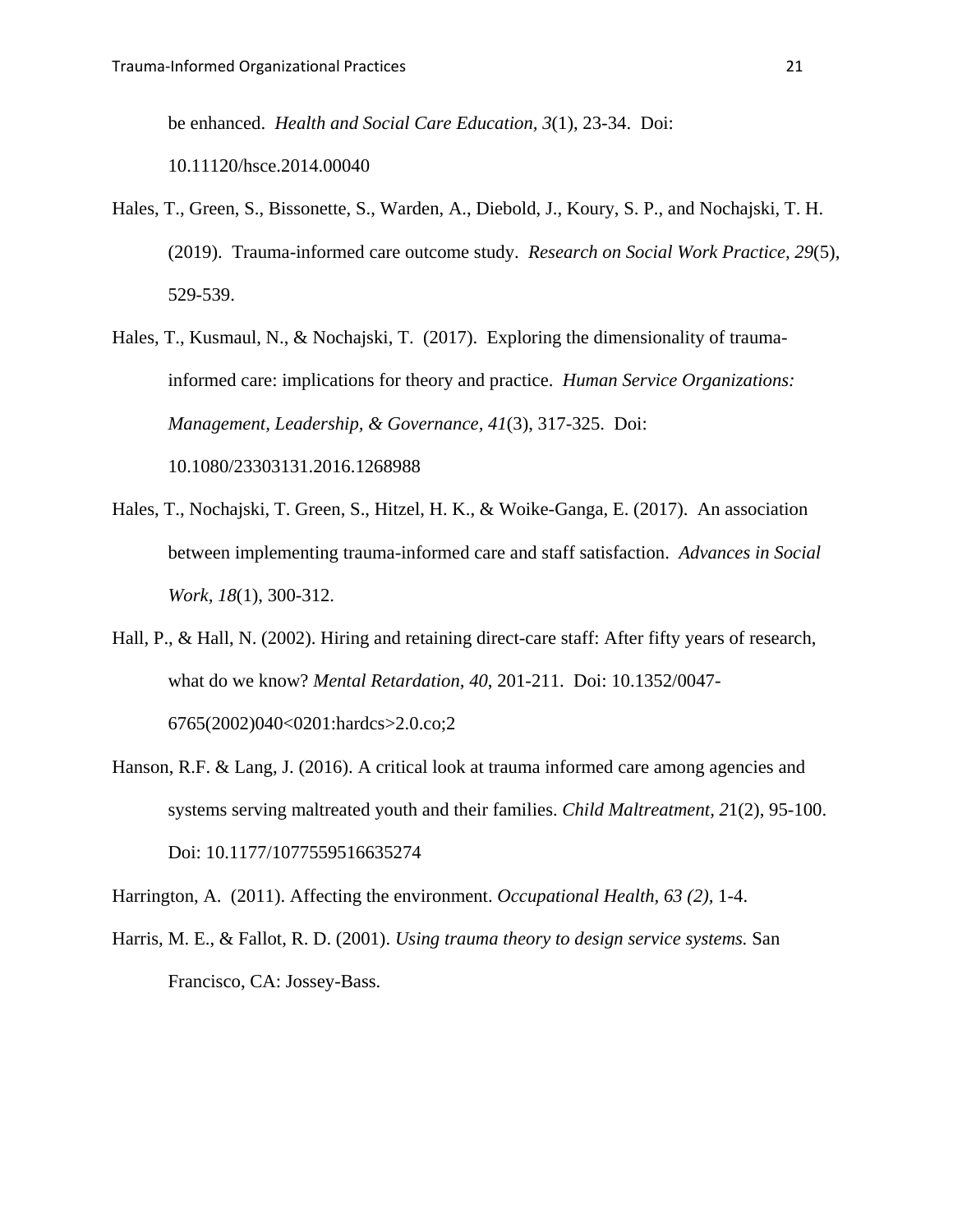Hemmelgarn, A. L., Glisson, C., & James, L. R. (2006). Organizational culture and climate: Implications for services and interventions research. *Clinical Psychology: Science and Practice, 13,* 73-89. Doi: 10.1111/j.1468-2850.2006.00008.x

Herman, J. L. (1997). *Trauma and recovery*. New York: BasicBooks.

- Hewitt, A., Larson, S., Edelstein, S., Seavey, D., Hoge, M., & Morris, J. (2008). *A synthesis of direct service workforce demographics and challenges across intellectual/ developmental disabilities, aging, physical disabilities, and behavioral health*. Minneapolis, MN: University of Minnesota, Institute on Community Integration, Research and Training Center on Community Living.
- Hickey R. (2010). *Core Competencies Pilot Evaluation: Initial Report.* Queen's University, Kingston
- Hickey, R. (2014). Prosocial Motivation, Stress and Burnout Among Direct Support Workers. *Journal of Applied Research in Intellectual Disabilities*, *27*(2), 134–144. Doi: 10.1111/jar.12058
- Isobel, S. (2016). Trauma informed care: a radical shift or basic good practice? Australasian Psychiatry. 24(6), 589-591. Doi: 10.1177/1039856216657698
- Janoff-Bulman, R. (1989). Assumptive worlds and the stress of traumatic events: Application of the schema construct. *Social Cognition, 7*(2), 113-136.
- Keesler, J. M. & Isham, C. (2017). Integrating trauma-informed care with developmental disability services: An initial conceptualization and preliminary assessment*. Journal of Policy and Practice in Intellectual Disabilities, 14*(2), 164-175. Doi: 10.1111/jppi.12206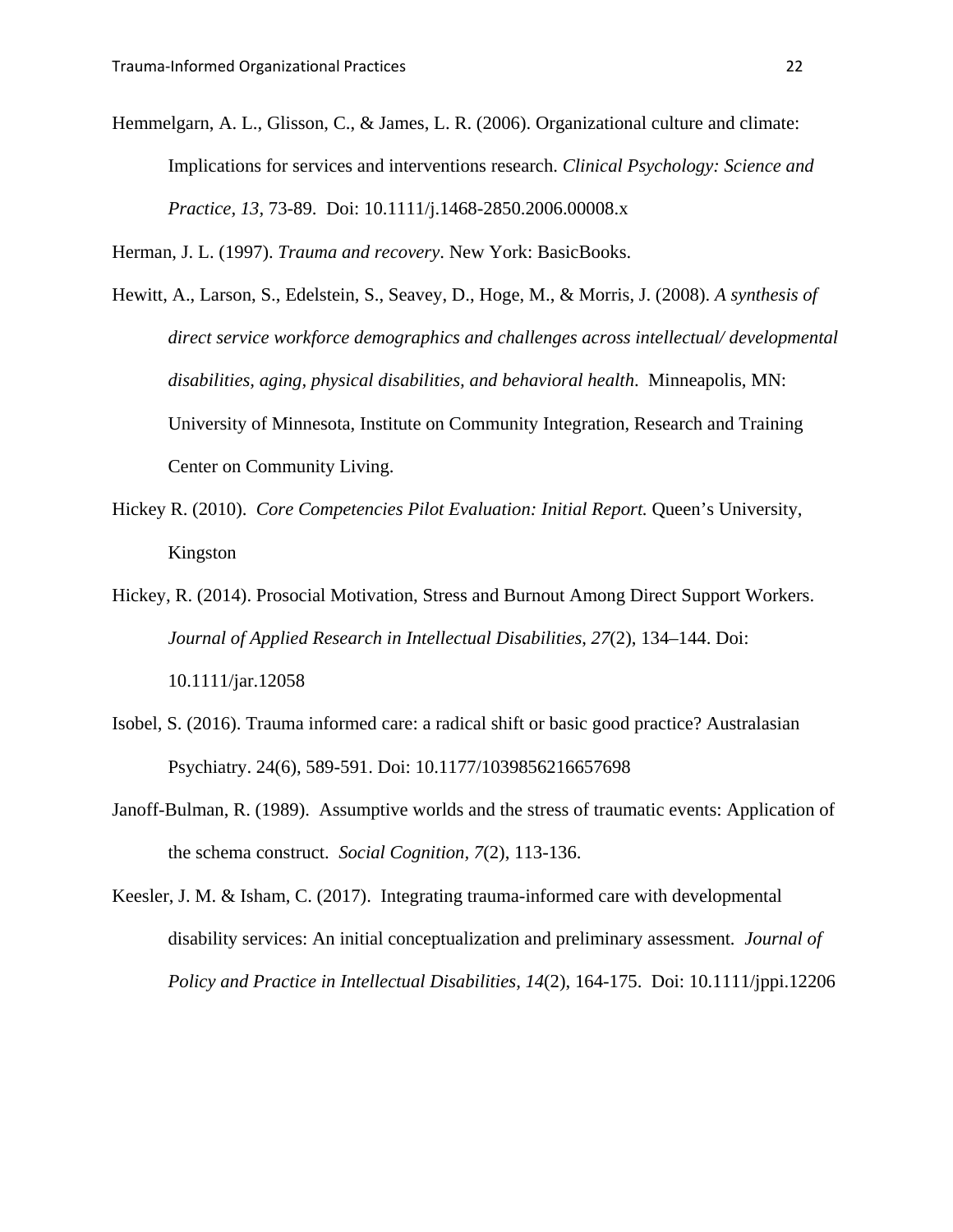- Keesler, J. M. (2014), A call for the integration of trauma-informed care among intellectual and developmental disability organizations. *Journal of Policy and Practice in Intellectual Disabilities, 11,* 34–42. Doi: 10.1111/jppi.12071
- Keesler, J. M. (2014). Trauma through the lens of service coordinators: exploring their awareness of adverse life events among adults with intellectual disabilities. *Advances in Mental Health & Intellectual Disabilities*, *8*(3), 151–164. Doi: 10.1108/AMHID-04- 2013-0028
- Keesler, J. M. (2016). Trauma-informed day services for individuals with intellectual/developmental disabilities: Exploring staff understanding and perception within an innovative program. Journal of Applied Research in Intellectual Disabilities, 29(5), 481-492. Doi: 10.1111/jar.12197
- Keesler, J. M. (2018). Adverse childhood experiences among direct support professionals. *Intellectual and Developmental Disabilities, 56*(2), 119-132. Doi: 10.1352/1934-9556- 56.2.119
- Konold, T., Cornell, D., Shukla, K., & Huang, F. (2017). Racial/Ethnic Differences in Perceptions of School Climate and Its Association with Student Engagement and Peer Aggression. Journal of Youth & Adolescence, 46(6), 1289–1303. Doi: 10.1007/s10964- 016-0576-1
- Kormann, R., & Petronko, M. (2004). Community inclusion of individuals with behavioral challenges: Who supports the careproviders? *Mental Retardation, 42*, 223-228. Doi: 10.1352/0047-6765(2004)42<223:cioiwb>2.0.co;2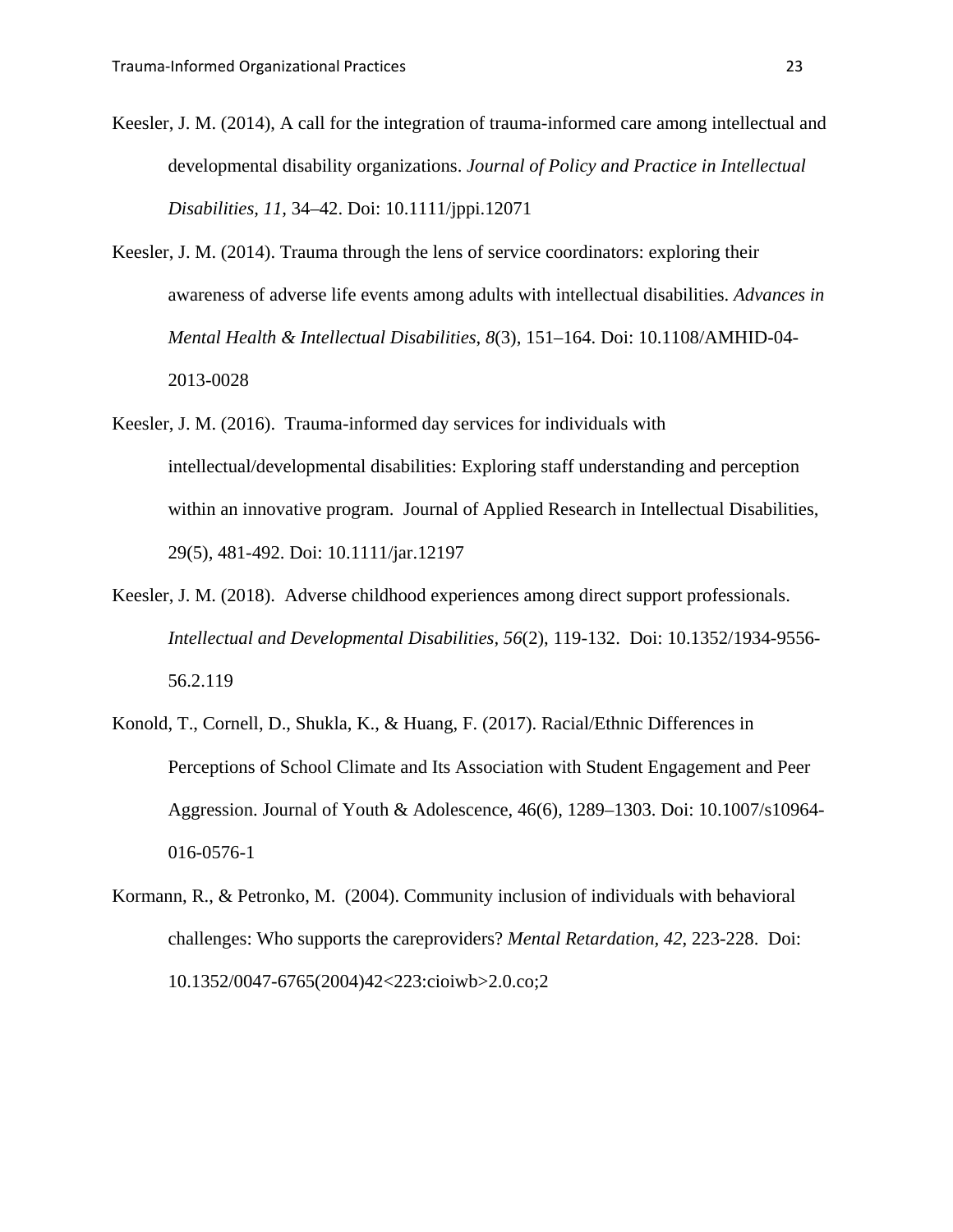- Kusmaul, N, Wilson, B., & Nochajski, T. (2015) The infusion of trauma-informed care in organizations: experience of agency staff. *Human Service Organizations: Management, Leadership & Governance, 39*(1), 25-37. Doi: 10.1080/23303131.2014.968749
- Leiter, M. P., & Maslach, C. (2009). Nurse turnover: The mediating role of burnout. *Journal of Nursing Management, 17*, 331-339. Doi: 10.1111/j.1365-2834.2009.01004.x
- Lunsky, Y., Hastings, R. P., Hensel, J., Arenovich, T., & Dewa, C. S. (2014). Perceptions of positive contributions and burnout in community developmental disability workers. Intellectual And Developmental Disabilities, 52(4), 249–257. Doi: 10.1352/1934-9556- 52.4.249
- Mansell, J., Beadle-Brown, J., Whelton, B., Beckett, C., C., & Hutchinson, A. (2008). Effect of service structure and organization on staff care practices in small community homes for people with intellectual disabilities. *Journal of Applied Research in Intelllectual Disabilities, 21,* 398-413. Doi: 10.1111/j.1468-3148.2007.00410.x
- Marvin, A.F. & Robinson, R.V. (2018). Implementing trauma-informed care at a non-profit human service agency in Alaska: assessing knowledge, attitudes and readiness for change. *Journal of Evidence-Informed Social Work, 15*(5), 550-563. Doi: 10.1080/23761407.2018.1489324
- Mascha, K. (2007). Staff morale in day care centers for adults with intellectual disabilities. *Journal of Applied Research in Intellectual Disabilities, 20*(3), 191-199. Doi: 10.1111/j.1468-3148.2006.00316.x
- Mason-Roberts, S., Bradley, A., Karatzias, T., Brown, M., Paterson, D., Walley, R., Truesdale, M., Taggart, L., & Sirisena, C. (2018). Multiple traumatisation and subsequent psychopathology in people with intellectual disabilities and DSM-5 PTSD: a preliminary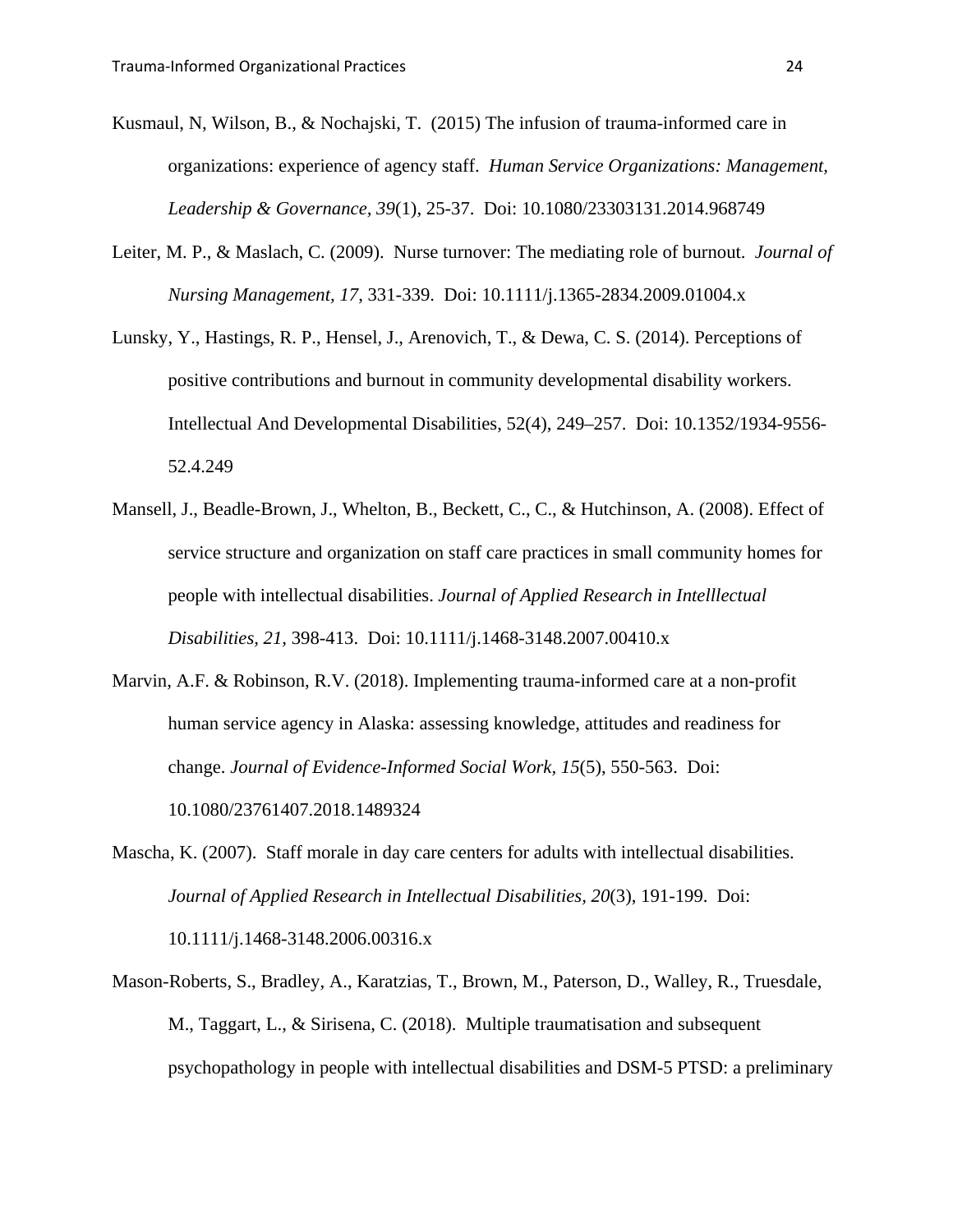study. *Journal of Intellectual Disability Research, 62*(8), 730-736. Doi:10.1111/jir.12505.

- Micke, H. (2015). *Causes and solutions for high direct care staff turnover* (Master of Social Work Clinical Research Paper). St. Catherine University & University of St. Thomas, St. Paul, MN.
- Rose J. (2009). Staff stress and people who have mental health needs living in new models of service. *Advances in Mental Health and Learning Disabilities, 3*, 20–25. Doi: 10.1108/17530180200900016
- Saakvitne, K., Gamble, S., Pearlman, L., & Tabor Lev, B. (2000). *Risking connection: A training curriculum for survivors of childhood abuse*. Baltimore, MD: Sidran Press
- Santoro, A. F., Shear, S. M., & Haber, A. (2018). Childhood adversity, health and quality of life in adults with intellectual and developmental disabilities. *Journal of Intellectual Disability Research, 62*(10), 854-863. Doi: 10.1111/jir.12540
- Shim, M. (2010). Factors influencing child welfare employee's turnover: Focusing on organizational culture and climate. *Children and Youth Services Review, 32,* 847-856. Doi: 10.1016/j.childyouth.2010.02.004
- Singh, B., Winkel, D. E., & Selvarajan, T. T. (2013). Managing diversity at work: Does psychological safety hold the key to racial differences in employee performance? *Journal of Occupational & Organizational Psychology*, *86*(2), 242–263. Doi: 10.1111/joop.12015
- Skirrow, P. & Hatton, C. (2007). 'Burnout' amongst direct care workers in services for adults with intellectual disabilities: A systematic review of research findings and initial normative data. *Journal of Applied Research in Intellectual Disabilities, 20,* 131-144. Doi: 10.1111/j.1468-3148.2006.00311.x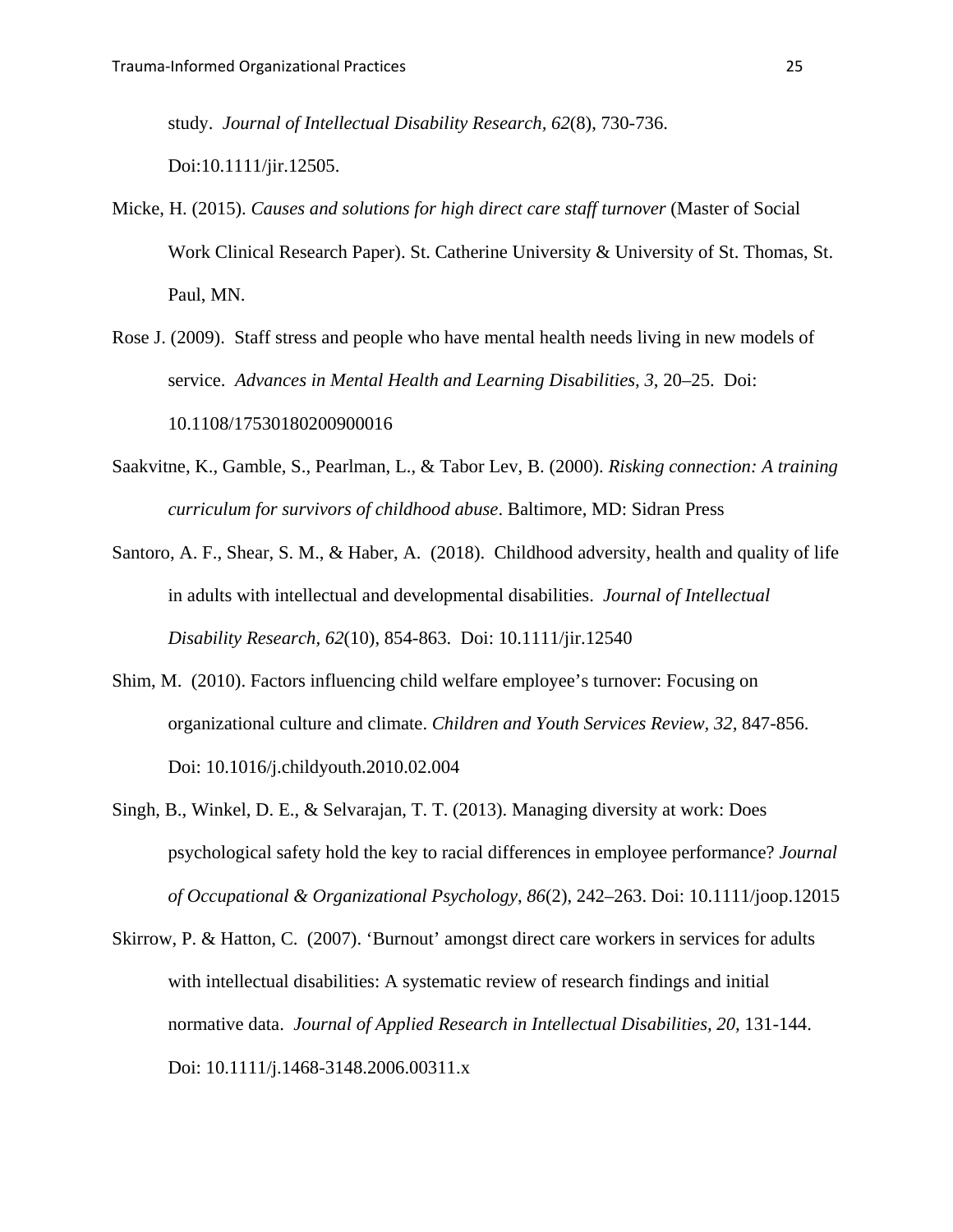Substance Abuse and Mental Health Services Administration. (2014). *SAMHSA's Concept of Trauma and Guidance for a Trauma-Informed Approach.* HHS Publication No. (SMA) 14-4884. Rockville, MD: Substance Abuse and Mental Health Services Administration.

- Thompson, L., & Rose, J. (2011). Does organizational climate impact upon burnout in staff who work with people with intellectual disabilities? A systematic review of the literature. *Journal of Intellectual Disabilities, 15,* 177-193. Doi: 10.1177/1744629511419616
- Westen, D., & Rosenthal, R. (2003). Quantifying construct validity: two simple measures. *Journal of Personality and Social Psychology, 84*(3), 608-618.
- Wigham, S. & Emerson, E. (2015). Trauma and life events in adults with intellectual disability. *Current Developmental Disorders Reports, 2*(2), 93-99. Doi: 10.1007/s40474-015-0041 y
- Wolf, M. R., Green, S. A., Nochajski, T. H., Mendel, W. E., & Kusmaul, N. S. (2013). 'We're civil servants': The status of trauma-informed care in the community. *Journal of Social Service Research, 40,* 1-10. Doi: 10.1080/01488376.2013.845131
- Zohar, D., & Luria, G. (2010). Group leaders as gatekeepers: Testing safety climate variations across levels of analysis. *Applied Psychology: An International Review, 59,* 647-673. Doi: 10.1111/j.1464-0597.2010.00421.x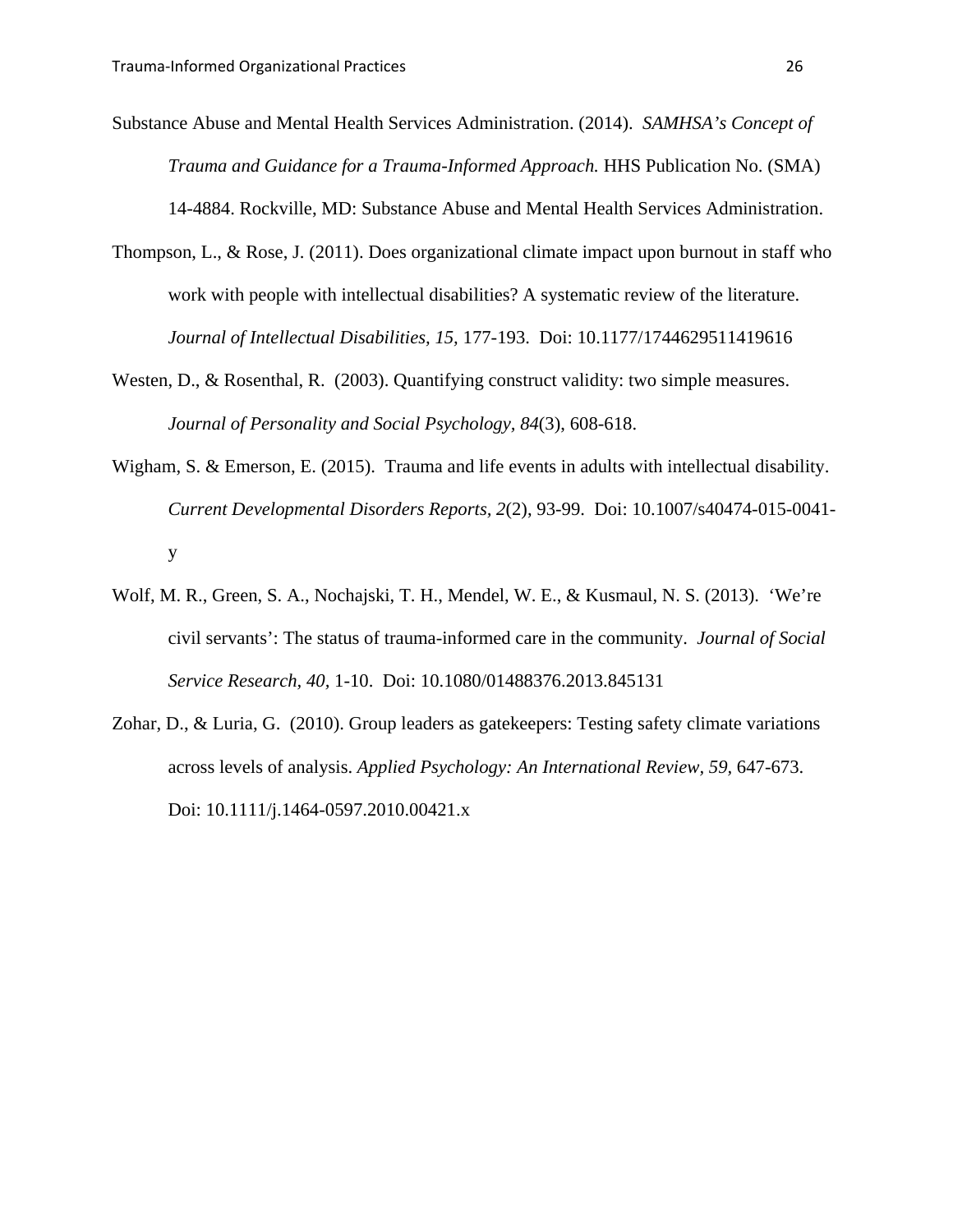*Sample Demographics*

| Gender<br>Men<br>60<br>15.8<br>Women<br>320<br>84.2<br>Race <sup>a</sup><br><b>310</b><br>81.8<br>White<br>43<br><b>African American</b><br>11.3<br>Other <sup>b</sup><br>$\overline{26}$<br>6.8<br>$Age^{\overline{c}}$<br>136<br>35.8<br>$20-29$ years<br>97<br>30-39 years<br>25.5<br>40-49 years<br>76<br>20.0<br>50-59 years<br>52<br>13.7<br>Education <sup>a</sup><br>High school/GED<br>54<br>14.3<br>116<br>30.7<br>Some college<br>57<br>Associate's degree<br>15.1<br>110<br>29.1<br>Bachelor's degree<br>41<br>Master's degree<br>10.8<br>Employment Status <sup>a</sup><br>Fulltime<br>324<br>85.5<br>Part-time<br>55<br>14.5<br>Program Type<br>Residential<br>250<br>65.8<br>Vocational/Educational<br>130<br>34.2<br>Length of Time in Position <sup>a</sup><br>1 year or less<br>107<br>29.6<br>78<br>21.6<br>$1-2$ years<br>63<br>3-4 years<br>17.5<br>72<br>19.9<br>5-10 years | Characteristic | $\boldsymbol{n}$ | $\%$ |
|---------------------------------------------------------------------------------------------------------------------------------------------------------------------------------------------------------------------------------------------------------------------------------------------------------------------------------------------------------------------------------------------------------------------------------------------------------------------------------------------------------------------------------------------------------------------------------------------------------------------------------------------------------------------------------------------------------------------------------------------------------------------------------------------------------------------------------------------------------------------------------------------------|----------------|------------------|------|
|                                                                                                                                                                                                                                                                                                                                                                                                                                                                                                                                                                                                                                                                                                                                                                                                                                                                                                   |                |                  |      |
|                                                                                                                                                                                                                                                                                                                                                                                                                                                                                                                                                                                                                                                                                                                                                                                                                                                                                                   |                |                  |      |
|                                                                                                                                                                                                                                                                                                                                                                                                                                                                                                                                                                                                                                                                                                                                                                                                                                                                                                   |                |                  |      |
|                                                                                                                                                                                                                                                                                                                                                                                                                                                                                                                                                                                                                                                                                                                                                                                                                                                                                                   |                |                  |      |
|                                                                                                                                                                                                                                                                                                                                                                                                                                                                                                                                                                                                                                                                                                                                                                                                                                                                                                   |                |                  |      |
|                                                                                                                                                                                                                                                                                                                                                                                                                                                                                                                                                                                                                                                                                                                                                                                                                                                                                                   |                |                  |      |
|                                                                                                                                                                                                                                                                                                                                                                                                                                                                                                                                                                                                                                                                                                                                                                                                                                                                                                   |                |                  |      |
|                                                                                                                                                                                                                                                                                                                                                                                                                                                                                                                                                                                                                                                                                                                                                                                                                                                                                                   |                |                  |      |
|                                                                                                                                                                                                                                                                                                                                                                                                                                                                                                                                                                                                                                                                                                                                                                                                                                                                                                   |                |                  |      |
|                                                                                                                                                                                                                                                                                                                                                                                                                                                                                                                                                                                                                                                                                                                                                                                                                                                                                                   |                |                  |      |
|                                                                                                                                                                                                                                                                                                                                                                                                                                                                                                                                                                                                                                                                                                                                                                                                                                                                                                   |                |                  |      |
|                                                                                                                                                                                                                                                                                                                                                                                                                                                                                                                                                                                                                                                                                                                                                                                                                                                                                                   |                |                  |      |
|                                                                                                                                                                                                                                                                                                                                                                                                                                                                                                                                                                                                                                                                                                                                                                                                                                                                                                   |                |                  |      |
|                                                                                                                                                                                                                                                                                                                                                                                                                                                                                                                                                                                                                                                                                                                                                                                                                                                                                                   |                |                  |      |
|                                                                                                                                                                                                                                                                                                                                                                                                                                                                                                                                                                                                                                                                                                                                                                                                                                                                                                   |                |                  |      |
|                                                                                                                                                                                                                                                                                                                                                                                                                                                                                                                                                                                                                                                                                                                                                                                                                                                                                                   |                |                  |      |
|                                                                                                                                                                                                                                                                                                                                                                                                                                                                                                                                                                                                                                                                                                                                                                                                                                                                                                   |                |                  |      |
|                                                                                                                                                                                                                                                                                                                                                                                                                                                                                                                                                                                                                                                                                                                                                                                                                                                                                                   |                |                  |      |
|                                                                                                                                                                                                                                                                                                                                                                                                                                                                                                                                                                                                                                                                                                                                                                                                                                                                                                   |                |                  |      |
|                                                                                                                                                                                                                                                                                                                                                                                                                                                                                                                                                                                                                                                                                                                                                                                                                                                                                                   |                |                  |      |
|                                                                                                                                                                                                                                                                                                                                                                                                                                                                                                                                                                                                                                                                                                                                                                                                                                                                                                   |                |                  |      |
|                                                                                                                                                                                                                                                                                                                                                                                                                                                                                                                                                                                                                                                                                                                                                                                                                                                                                                   |                |                  |      |
|                                                                                                                                                                                                                                                                                                                                                                                                                                                                                                                                                                                                                                                                                                                                                                                                                                                                                                   |                |                  |      |
|                                                                                                                                                                                                                                                                                                                                                                                                                                                                                                                                                                                                                                                                                                                                                                                                                                                                                                   |                |                  |      |
|                                                                                                                                                                                                                                                                                                                                                                                                                                                                                                                                                                                                                                                                                                                                                                                                                                                                                                   |                |                  |      |
|                                                                                                                                                                                                                                                                                                                                                                                                                                                                                                                                                                                                                                                                                                                                                                                                                                                                                                   |                |                  |      |
|                                                                                                                                                                                                                                                                                                                                                                                                                                                                                                                                                                                                                                                                                                                                                                                                                                                                                                   |                |                  |      |
|                                                                                                                                                                                                                                                                                                                                                                                                                                                                                                                                                                                                                                                                                                                                                                                                                                                                                                   |                |                  |      |
|                                                                                                                                                                                                                                                                                                                                                                                                                                                                                                                                                                                                                                                                                                                                                                                                                                                                                                   |                |                  |      |
|                                                                                                                                                                                                                                                                                                                                                                                                                                                                                                                                                                                                                                                                                                                                                                                                                                                                                                   | $10+$ years    | 41               | 11.4 |

*Note.* <sup>a</sup> Sum is less than 380 due to missing data. **b** *Other* is comprised of 2.6% Hispanic, 2.4% Asian, and 1.8% bi-racial, multi-racial, or unspecified.  $\degree$  1% ( $n = 4$ ) under the age of 20; 3.9% (*n* =15) were over the age of 60.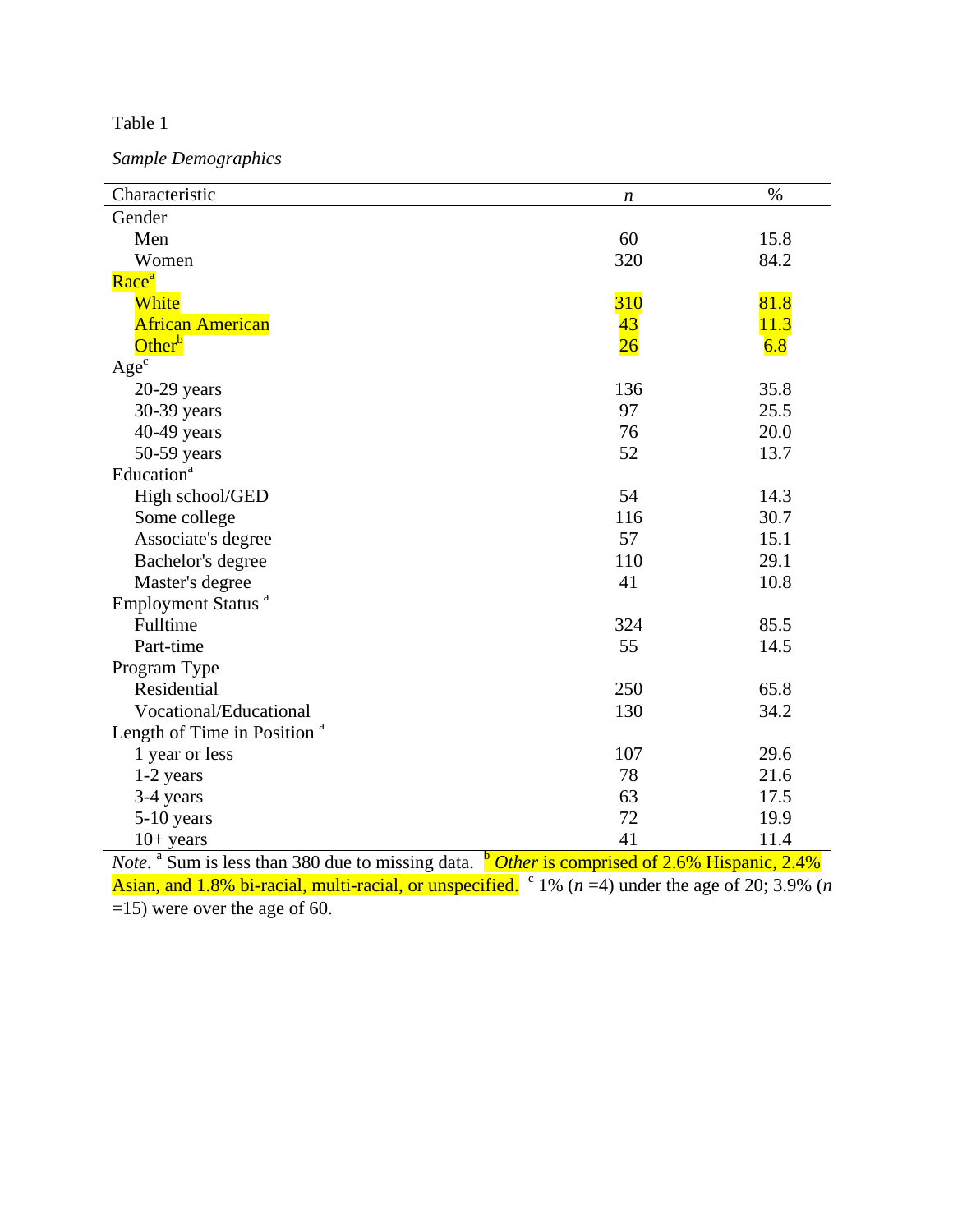Endorsement of Items on Trauma-informed Organizational Culture Measure

| Principle                                                                           | $\overline{\text{Agree}^{\,a}}$ | Disagree <sup>a</sup> |
|-------------------------------------------------------------------------------------|---------------------------------|-----------------------|
| <b>Safety</b>                                                                       |                                 |                       |
| I feel safe while at work. <sup>a</sup>                                             | 86.8                            | 7.7                   |
| Signs within building clearly indicate exits, restrooms, and offices.               | 84.8                            | 11.1                  |
| Areas within building sometimes make me feel trapped or unsafe. <sup>b</sup>        | 82.0                            | 11.8                  |
| I feel emotionally safe at work.                                                    | 70.7                            | 14.8                  |
| I am often uncomfortable with a co-worker at work. <sup>b</sup>                     | 68.9                            | 22.9                  |
| The way this building is decorated has a calming, inviting effect.                  | 65.6                            | 21.0                  |
| If I am upset at work, others will understand.                                      | 61.9                            | 19.8                  |
| Leadership is equally concerned with safety of individuals and staff. <sup>a</sup>  | 59.7                            | 27.6                  |
| <b>Trustworthiness</b>                                                              |                                 |                       |
| Personal information about me is kept confidential.                                 | 77.0                            | 9.6                   |
| The program operates with clear and reasonable expectations.                        | 64.7                            | 21.5                  |
| I can trust my supervisor to be fair in dealing with all staff.                     | 58.0                            | 29.3                  |
| I may disagree with administration, but I know where they stand.                    | 50.0                            | 24.0                  |
| I can trust my co-workers, supervisors, and administrators. <sup>a</sup>            | 49.5                            | 26.5                  |
| The program lacks a consistent method for evaluating staff. <sup>b</sup>            | 40.4                            | 42.4                  |
| <b>Choice</b>                                                                       |                                 |                       |
| I feel like I have a great deal of control over my job satisfaction.                | 66.8                            | 19.0                  |
| There is a lot of flexibility in how I do my job.                                   | 63.7                            | 24.4                  |
| I don't have many choices when it comes to doing my job. <sup>b</sup>               | 56.3                            | 29.6                  |
| Staff here have real choices about trying new methods.                              | 55.1                            | 30.1                  |
| I am uncomfortable voicing my thoughts to leadership. <sup>b</sup>                  | 54.1                            | 35.5                  |
| Both staff and individuals have freedom of choice within agency. <sup>a</sup>       | 52.0                            | 31.9                  |
| <b>Collaboration</b>                                                                |                                 |                       |
| Staff input pertaining to program decision-making is often valued. <sup>a</sup>     | 47.2                            | 34.0                  |
| Staff members from different levels participate in committees.                      | 45.9                            | 31.1                  |
| Committee members treat each other with equal regard/importance.                    | 44.9                            | 21.7                  |
| Leadership generally listens to all staff. <sup>a</sup>                             | 38.9                            | 40.1                  |
| Supervisor takes sufficient time to discuss my performance with me. <sup>a</sup>    | 31.8                            | 57.7                  |
| Administration shares decision-making with staff. <sup>a</sup>                      | 31.7                            | 47.8                  |
| <b>Empowerment</b>                                                                  |                                 |                       |
| Every day at work, I have the chance to make a real difference.                     | 90.2                            | 5.1                   |
| My knowledge and experience make a difference in this job. <sup>8</sup>             | 85.0                            | 6.9                   |
| Leadership recognize my strengths and skills.                                       | 63.5                            | 20.8                  |
| There are opportunities for me to gain skills through trainings.                    | 54.5                            | 23.3                  |
| Staff is supported when they try to find new/better ways to do things. <sup>a</sup> | 52.6                            | 30.2                  |
| Agency places importance on personal/professional development. <sup>a</sup>         | 52.0                            | 26.4                  |
| Agency cares about staff getting what they need to do their jobs well. <sup>a</sup> | 42.1                            | 31.7                  |

*Note.* <sup>a</sup> "Agree" reflects those DSPs who endorsed the item with a response of 4 or 5.

"Disagree" reflects those DSPs who endorsed the item with a response of 1 or 2. Neutral responses (i.e. a score of 3) were omitted to simplify data presentation in the table.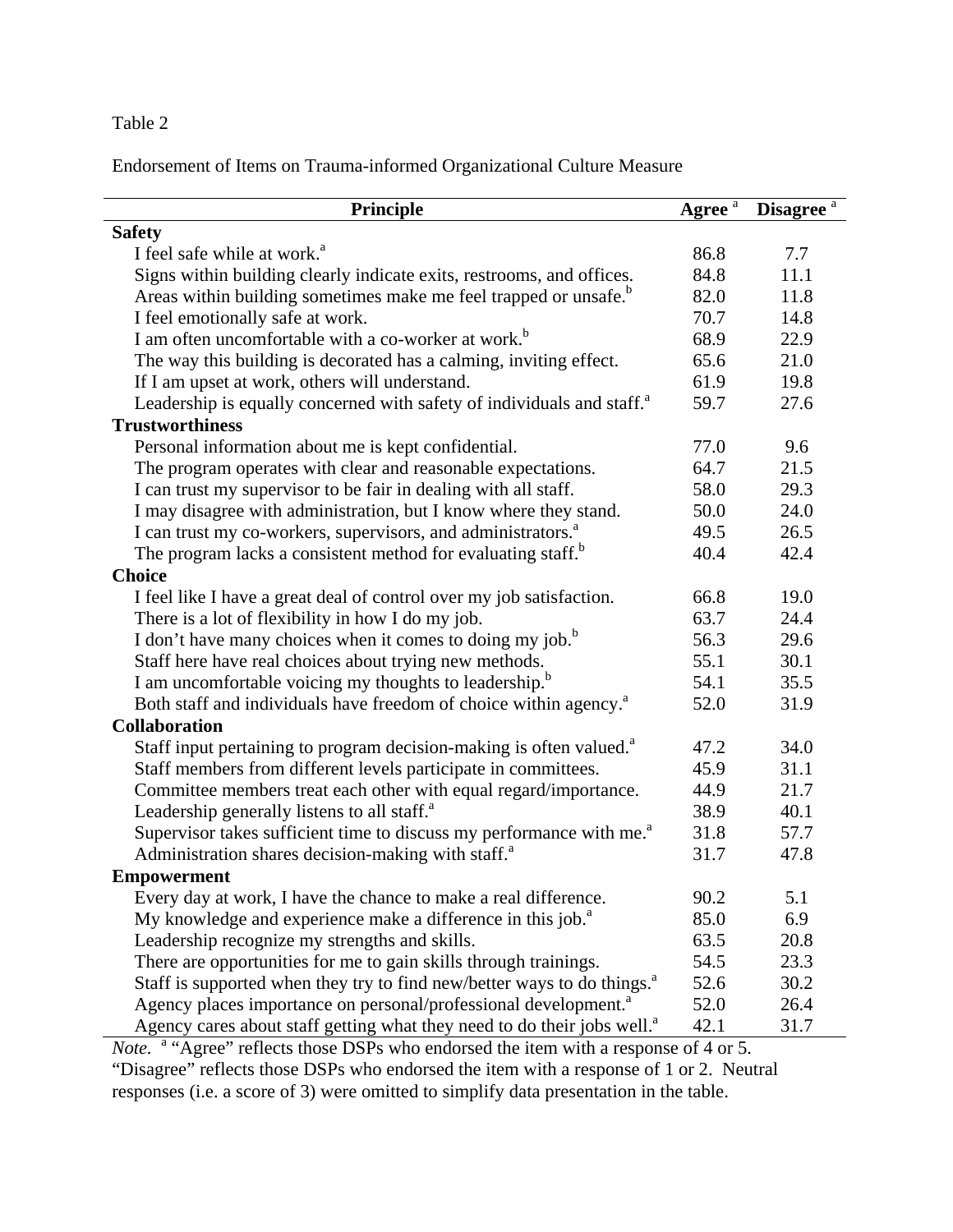*Paired T-tests for TIC Subscales* 

|         |                             | <b>SD</b> |       | df  | D    | $\boldsymbol{d}$ |
|---------|-----------------------------|-----------|-------|-----|------|------------------|
| Pair 1  | $Safety - Trust$            | .610      | 11.21 | 379 | .000 | .57              |
| Pair 2  | Safety – Choice             | .616      | 11.97 | 379 | .000 | .61              |
| Pair 3  | Safety – Collaboration      | .725      | 18.33 | 377 | .000 | .94              |
| Pair 4  | Safety – Empowerment        | .620      | 4.55  | 379 | .000 | .23              |
| Pair 5  | Trust – Collaboration       | .640      | 9.98  | 377 | .000 | .51              |
| Pair 6  | Trust - Choice              | .655      | 0.83  | 379 | .410 |                  |
| Pair 7  | Empowerment – Trust         | .606      | 6.63  | 379 | .000 | .34              |
| Pair 8  | Empowerment – Collaboration | .573      | 18.25 | 377 | .000 | .94              |
| Pair 9  | Empowerment – Choice        | .579      | 7.87  | 379 | .000 | .40              |
| Pair 10 | Choice - Collaboration      | .635      | 9.28  | 377 | .000 | .48              |

*Note.* Bonferroni adjustments for the 10 paired *t-*tests (*p*<.005).